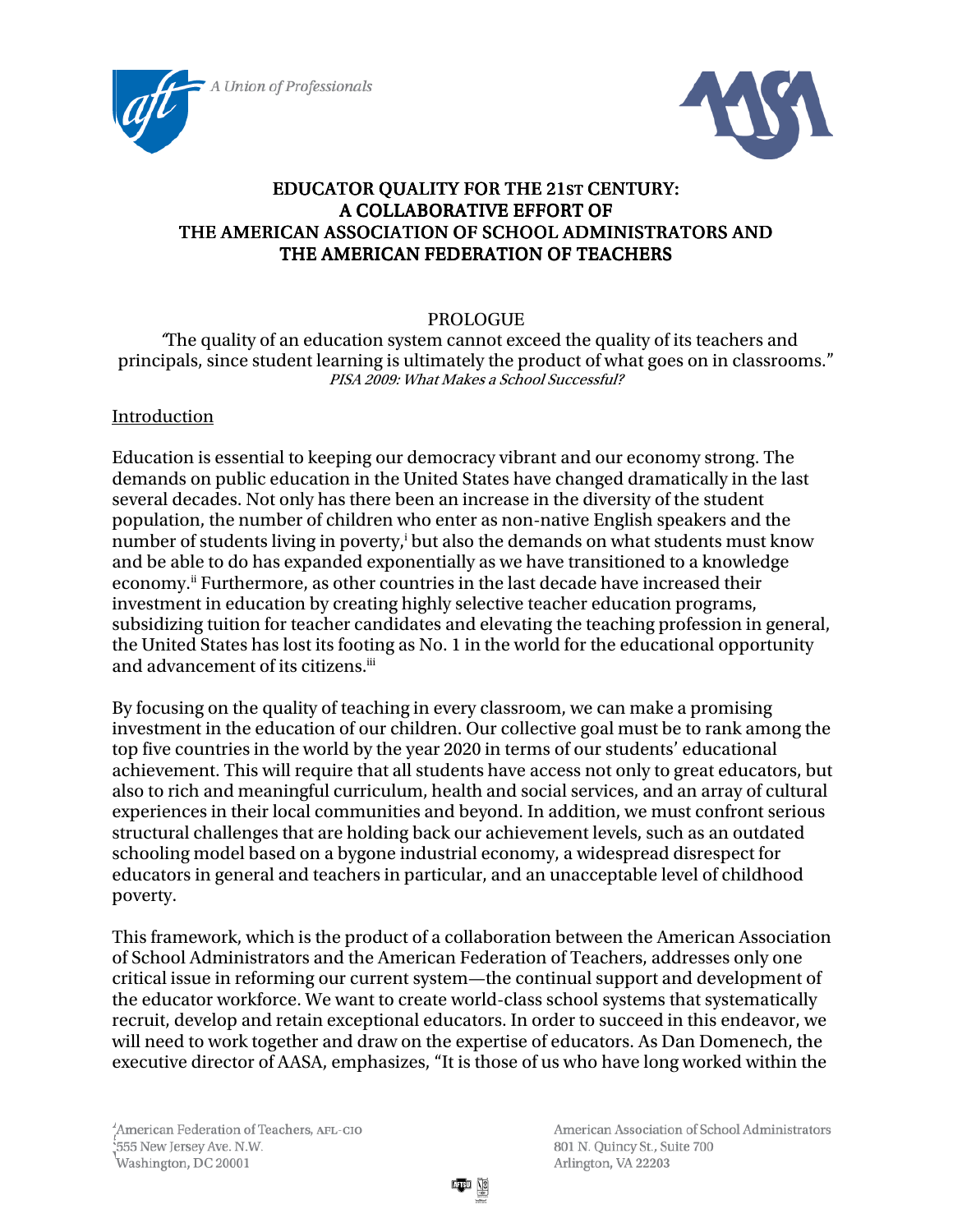system who know it best and can bring about the changes that will lead to a high-quality education for all of our children."

## A Shared Vision

The AASA and the AFT are proposing a new model of educator quality—a continuous improvement model, based on what the most successful countries in the world use to develop and sustain a highly trained and well-supported educator workforce. Through shared goals and labor-management cooperation, we believe we can ensure that meaningful reforms will strengthen our public education system and significantly raise student achievement, particularly for those students who face the greatest challenges and have the greatest needs.

Our model grows out of a careful examination of the most effective education systems both in the United States and around the world.<sup>iv</sup> While the lessons learned were easy to identify, they will be challenging to implement. Success will require not only the commitment of our two organizations, but support from other key stakeholders and advocacy organizations; federal, state and local policymakers; and the public. We will need to get serious about teacher selection, preparation, development and evaluation—from recruitment into teacher education, to rigorous preparation, to on-the-job training and support throughout an educator's career. We cannot focus our efforts only on struggling teachers. We must create an approach that develops and improves the practice of all teachers throughout their careers.

An investment in educators *is* an investment in students. Teaching quality is widely recognized as the most essential in-school factor affecting student learning.<sup>v</sup> Improving teaching quality begins by attracting the best to the profession. One way to do this is to ensure that the teaching profession is respected. The responsibility we entrust to educators and their influence on our country's future are too great to allow a public discourse that denigrates educators and belittles the profession. Both in policy and in public rhetoric, we need to treat teaching as a respected profession and all educators as the experts in their profession.

In addition to attracting strong candidates to the profession, we also must focus on the preparation, practice and performance of all educators. We need to dramatically increase the quality of teacher preparation programs, which, at a minimum, must emphasize both subject-matter knowledge and pedagogy, provide a meaningful clinical experience, and institute rigorous and relevant exit and licensure exams. Preparation programs should be held accountable for providing prospective teachers with the skills and knowledge they will need to succeed in their classrooms. Without this upfront focus on teachers—recruiting high-quality candidates and providing them with a rigorous program of study—we are unlikely to improve teaching quality or increase student learning.

Furthermore, to do their best work with students, educators need supportive working conditions that maximize their opportunity to be effective. A supportive, respectful and healthy school environment is one where safety is a priority; where school staff significantly influence and take responsibility for decisions that affect their school and its programs; and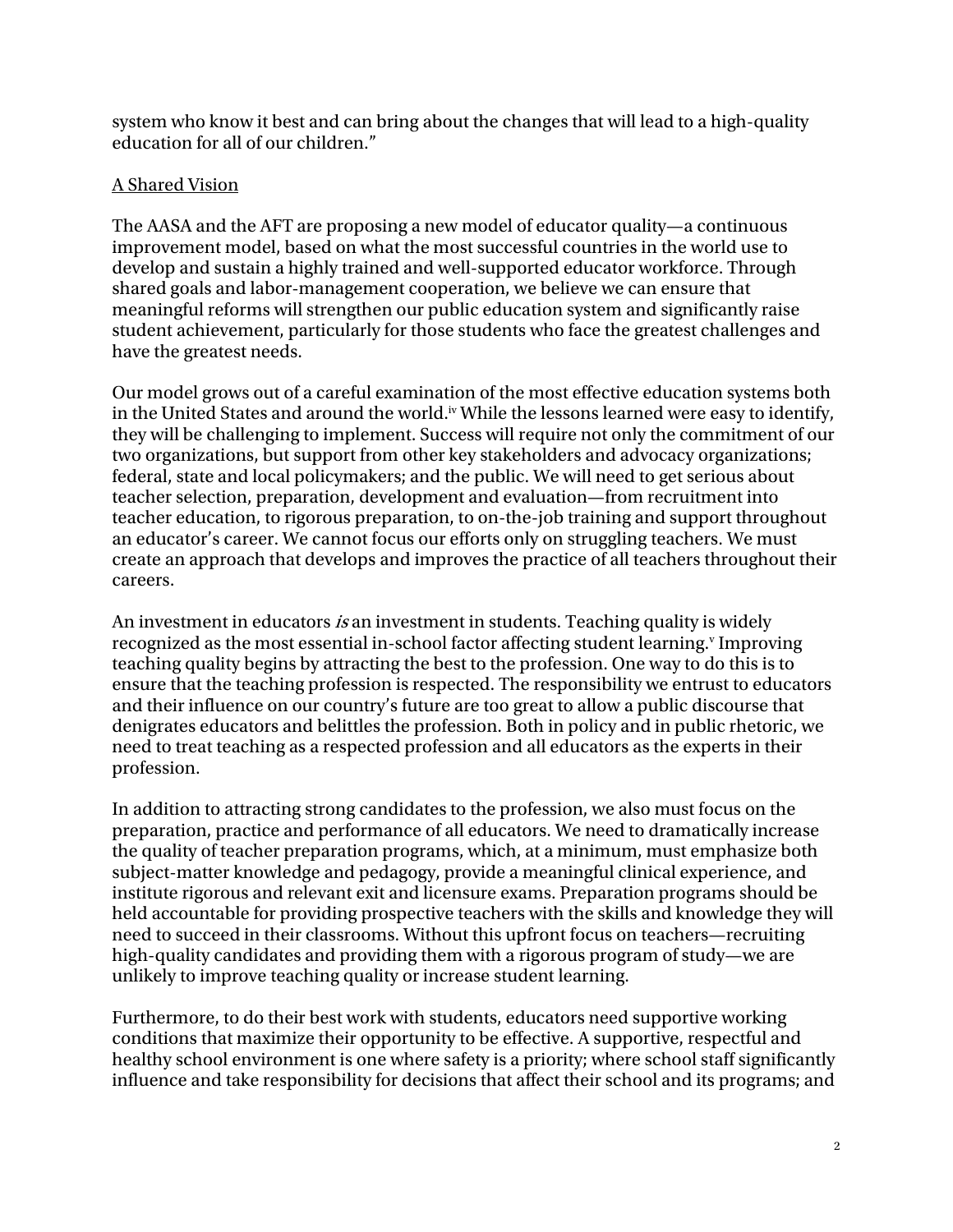where teachers are supported by their leaders and have opportunities to develop professionally.

Ultimately, students pay the price when promising teacher candidates do not enter the profession or when great teachers leave it prematurely. Poor working conditions make it difficult to attract skilled educators to the profession and lead to reduced staff and teacher retention, especially in schools that serve the neediest children.<sup>vi</sup> Supportive and collaborative working conditions are essential to creating schools where teachers and administrators want to work.<sup>vii</sup> Therefore, we must improve the conditions under which many teachers teach and students learn.

# Our Framework

In this paper, the AFT and the AASA offer a two-pronged approach to educator quality that respects and builds on the expertise of educators. First, we focus on designing and implementing high-quality teacher development and evaluation systems. Second, we present a fair, efficient and expedient process for addressing poor performance and misconduct. These two focuses—cultivating excellence and addressing concerns efficiently—are crucial; we cannot have one system without the other. A robust and rigorous system of development, support and evaluation is the foundation for a continuous improvement model for instruction. As Randi Weingarten, president of the AFT, observes: "If all we do is dismiss bad teachers, we will not significantly improve public education. You can neither hire nor fire your way to better schools."

## High-Quality Teacher Development and Evaluation

We propose a continuous improvement model for teacher development and evaluation that is research- and standards-based, and includes five critical components:

- Professional teaching standards that advance a common vision of the profession and communicate a shared belief about what is important for teachers to know and be able to do;
- Standards for assessing teacher practice that are based on evidence of both good teaching practice and student learning;
- Implementation standards that address the important details of evaluation, such as how teachers are involved, who evaluates them, how often evaluation takes place, how the results of the evaluation will be used, and how the results are communicated to teachers;
- Standards for professional context that describe a school's teaching and learning conditions. These conditions include both physical and structural elements of schools as well as elements that influence a school's culture and climate; and
- Standards for systems of support that must be available throughout a teacher's career. While all teachers must have genuine opportunities to improve their practice, it is particularly important that a system for continuing development include sufficient and meaningful opportunities for teachers who have been identified as not meeting teaching standards.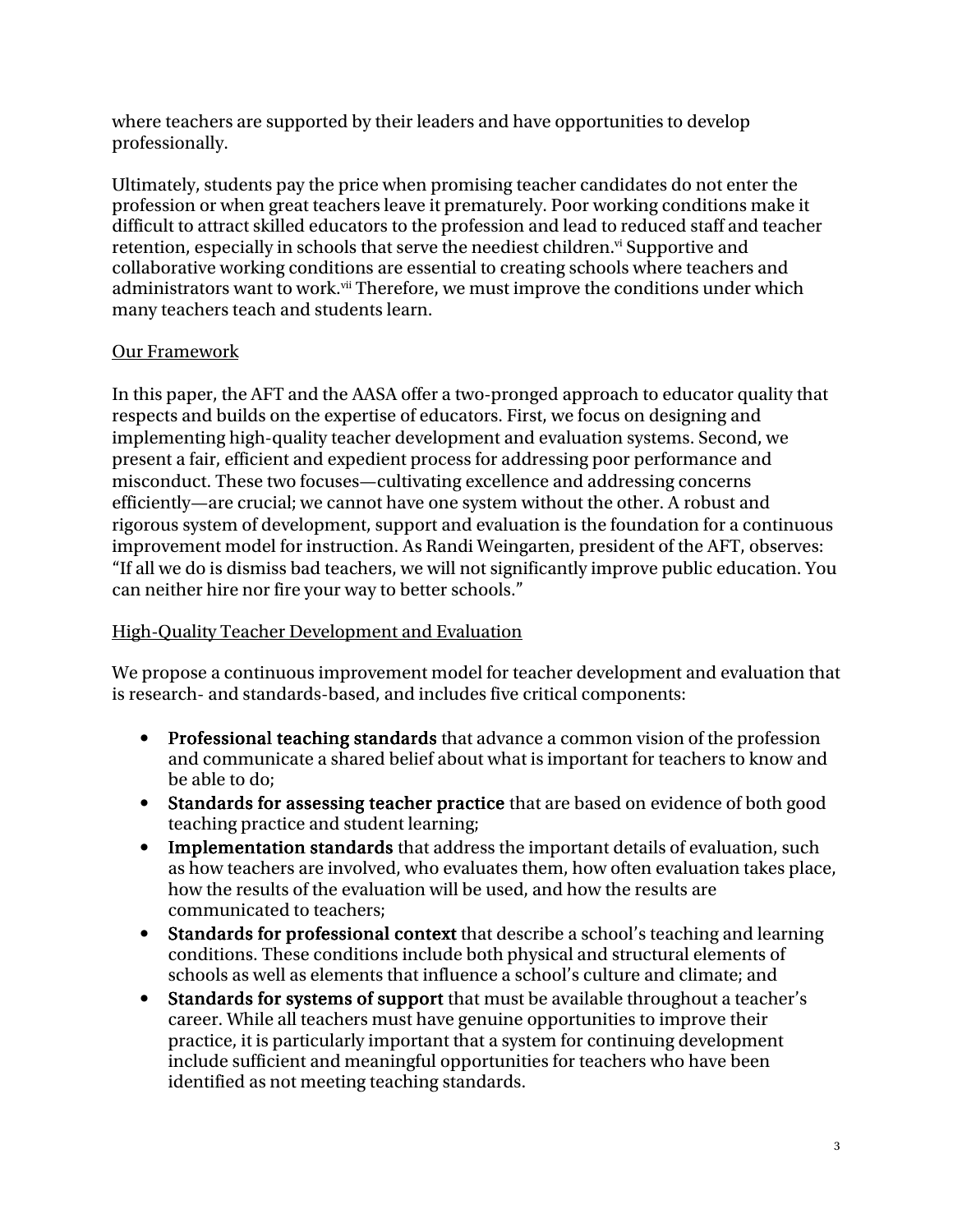## Aligning Due Process with Evaluation

A rigorous and robust teacher development and evaluation system also must address the issue of poor performance. Teachers whose work is found to be unsatisfactory or less than proficient must be provided with targeted assistance as well as the appropriate resources needed to improve performance. If a teacher's performance does not improve after receiving the necessary support and resources, then the teacher should be dismissed. We have identified a three-step process for guaranteeing fair and efficient procedures for poorly performing teachers:

- Evaluation—Teachers will be evaluated on standards, measures and protocols developed by labor and management. They must be notified within a few days of being observed if they are deemed unsatisfactory, and that status will be confirmed by an improvement team. An improvement plan will be created within a week to address concerns in the evaluation report and how the teacher will improve.
- Support—A teacher must be given sufficient time, not to exceed one school year, to demonstrate improvement in all areas that were deemed unsatisfactory.
- Hearing—An administrator, along with input from peer evaluations, if used, will make a recommendation about the plan's success at the end of the improvement period. An impartial third party, or a jointly constituted local panel, will review the recommendations and determine whether each step was handled properly and due process was followed.

The timelines associated with dismissal should reflect the nature of the teacher's identified area of unsatisfactory performance. For example, a teacher who is identified as needing to improve in the area of record keeping will need less time to improve than a teacher who needs to improve classroom management skills. However, we firmly believe that the time allotted for improvement should not exceed one school year regardless of the identified area of need.

# Teacher Misconduct

In the rare instances when there are allegations of teacher wrongdoing, such as criminal offenses in the classroom, abusive practices toward students, or discrimination, we propose a procedure for discipline to resolve matters in a period of no more than 100 calendar days from the time the teacher receives notice of the allegations. We believe it is essential to expediently yet fairly address these serious offenses for the welfare of our children and the betterment of the profession.

- First, objective criteria must trigger the process. Identifying objective criteria will eliminate disciplinary actions resulting from vague and subjective allegations.
- Second, procedures—including notice and specificity of the complaint, preliminary procedures to help avoid a hearing, and a schedule allowing for a maximum of 100 days from filing of the complaint to completion of the hearing—must be followed in order to ensure the process is both fair and efficient.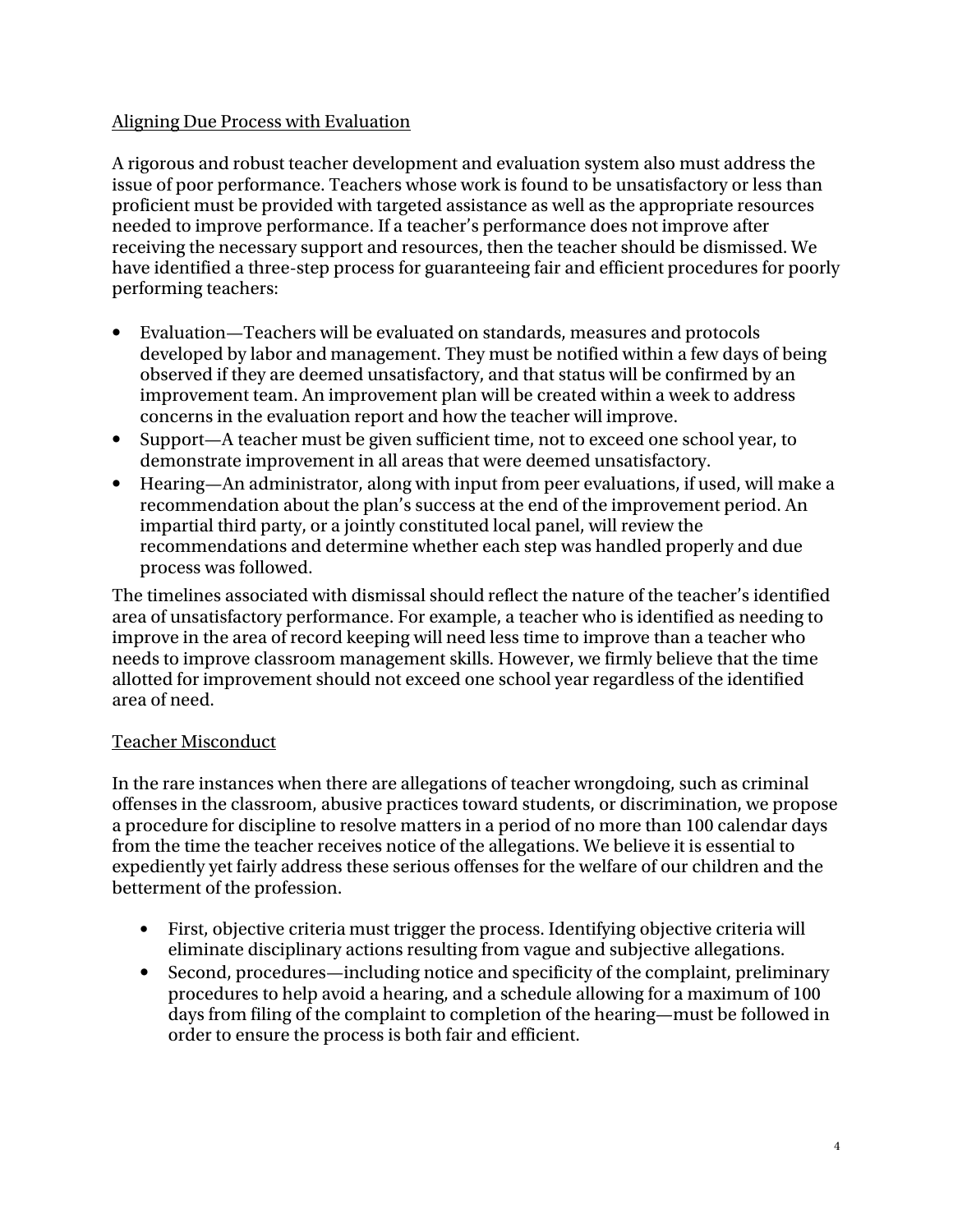In cases of either poor performance or teacher misconduct, the arbitrator or hearing examiner will determine if the procedures and processes have been followed. This makes the hearing and dismissal process for poor performance and teacher misconduct similar. In cases of alleged incompetence, the arbitrator will not "retry" the facts of the professional judgment. However, in the case of alleged misconduct, the hearing examiner will issue a decision that includes the findings of fact and conclusions of law that form the basis for any possible sanctions.

#### **Conclusion**

Developing a high-quality teacher development and evaluation system is at the heart of the joint work proposed by the AASA and the AFT. Dismissal of teachers for poor performance rests on such a system, but more importantly, strengthening the skills of *all* teachers depends on professional development linked to educator needs identified through such a comprehensive evaluation system.

Developing our proposed comprehensive system with the five components addressed earlier is neither easy nor inexpensive. It requires a thoughtful process, and meaningful labor-management collaboration must be the foundation for that process.

While the joint AASA-AFT proposals for addressing teacher development and evaluation, due process, and misconduct provide the overarching principles for a comprehensive quality teaching system, specific details need to be developed jointly by the union and the administration in accordance with the applicable laws and regulations of the local school district. These details must be developed either through the collective bargaining process, or where bargaining does not exist, in consultation with the local teachers' representatives. Such a collaboration not only will ensure that the expertise of educators is reflected in the new system, but also will assure teachers that the new system represents their voice and is being developed with them, not imposed on them.

-

i Census 2010, http://2010.census.gov/2010census/.

ii Conley, D.T. (2007). Toward a more comprehensive conception of college readiness. Eugene, OR: Educational Policy Improvement Center; Darling-Hammond, L. (2010). The flat world and education: How America's commitment to equity will determine our future. New York, Teachers College Press.

iii McKinsey & Company (2010). Closing the talent gap: Attracting and retaining top-third graduates to careers in teaching. New York: Author; McKinsey & Company (2007). How the world's best-performing school systems come out on top. New York: Author; Fleischman, H.L., Hopstock, P.J., Pelczar, M.P., and Shelley, B.E. (2010). *Highlights from PISA 2009: Performance of U.S. 15-Year-Old Students in Reading, Mathematics, and Science Literacy in an International Context*  (NCES 2011-004). U.S. Department of Education, National Center for Education Statistics. Washington, DC: U.S. Government Printing Office.

<sup>&</sup>lt;sup>iv</sup> Darling-Hammond, L., & Rothman, R. (eds.). (2011). Teacher and leader effectiveness in high performing countries. Washington DC: Alliance for Excellent Education & Stanford, CA: Stanford Center for Opportunity Policy in Education. v Hanushek, 1992: Kane et al., 2006; Clotfelter, Ladd & Vigor, 2006; Nye, Konstantopulous & Hedges, 2004.

<sup>&</sup>lt;sup>vi</sup> Teachers are twice as likely to want to remain working in schools where there is an atmosphere of trust and they feel supported by school leadership (Hirsch 2010—findings consistent in MD, CO final reports and NC forthcoming). "Working conditions emerge as highly predictive of teachers' stated intentions to remain in or leave their schools, with leadership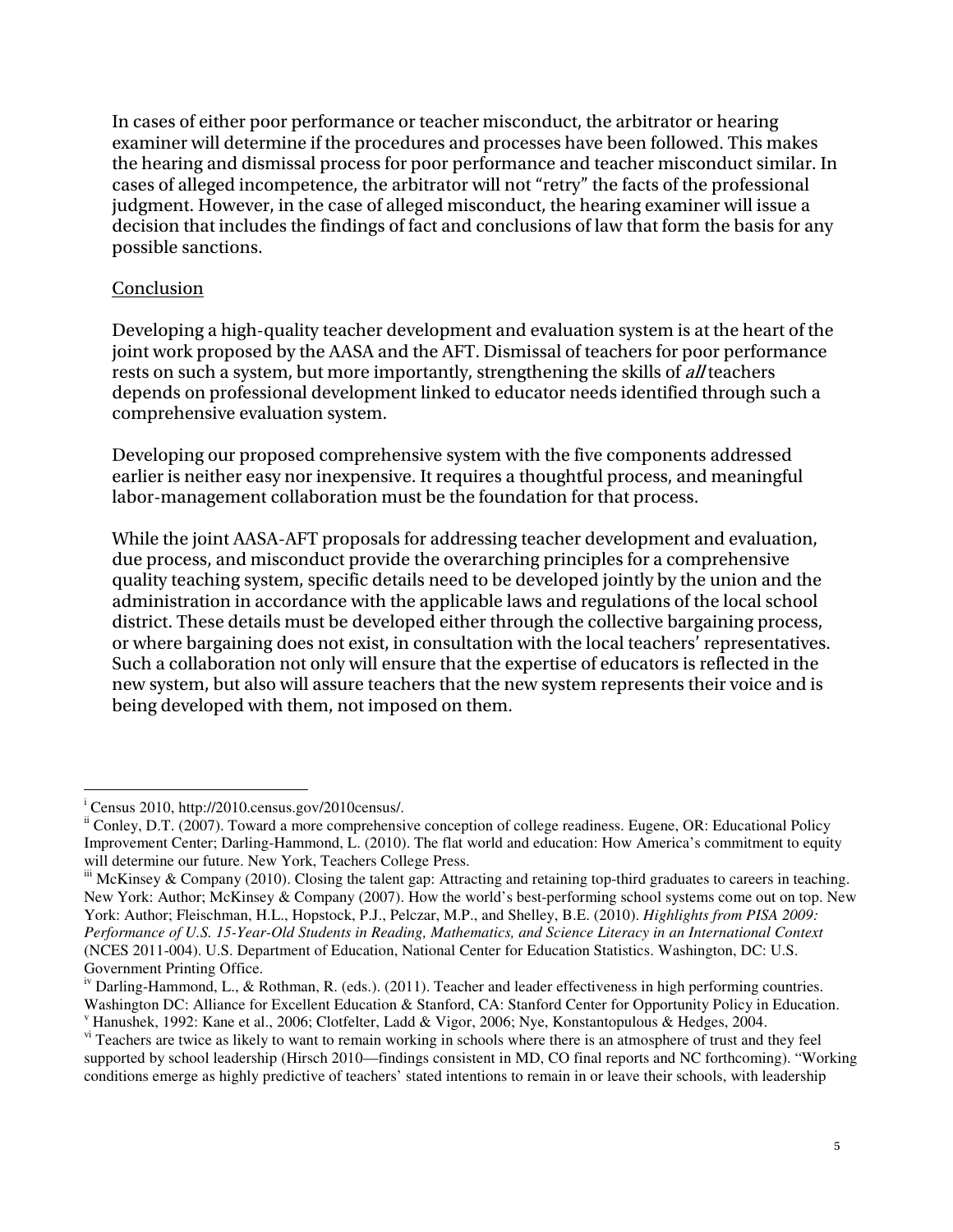emerging as the most salient dimension. Teachers' perceptions of their working conditions are also predictive of one-year actual departure rates…" (Ladd, 2009).

-

vii According to the latest McKinsey & Company study, "better working conditions and school leadership will do more for retention of current teachers than competitive pay, particularly in high needs schools. McKinsey & Company (2010). Closing the talent gap: Attracting and retaining top-third graduates to careers in teaching.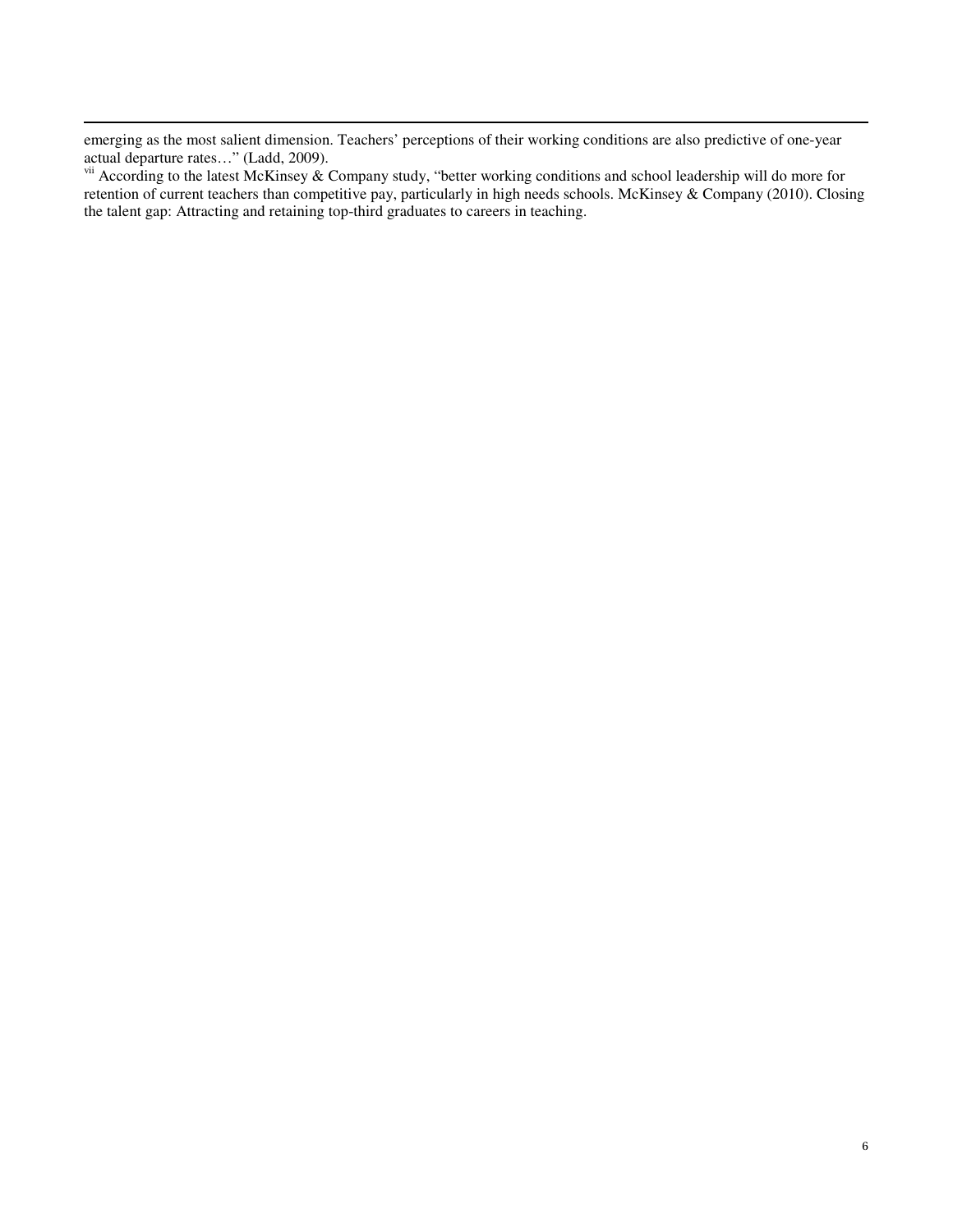





**Appendix A** 

# **AFT & AASA'S AFT & AASA'SCONTINUOUS IMPROVEMENT MODEL CONTINUOUS MODEL FOR TEACHER DEVELOPMENT AND EVALUATION**

### **Introduction**

What the American Association of School Administrators (AASA) and the American Federation of Teachers (AFT) are proposing is an evaluation system that is designed to help *all* teachers improve their practice, and to support, in particular the development of novice teachers—one that not only improves the teaching in the system, but can be used to improve human resource decisions such as retention, promotion, and professional development. The system is predicated on high standards of teaching excellence—standards that are understood by all teachers and administrators, standards that reflect the complexity of teaching and learning and that include both instructional efforts and learning outcomes and high quality, accessible professional development, imbedded in the work day where possible and informed by a culture that is respectful of teaching and learning.

Teacher evaluation must be improved, and must be meaningful and part of a system of continuing support and development of teachers and teaching. In far too many districts today, teacher evaluation is still perfunctory at best. Often the evaluation process is a *pro forma*, drop-in observation.<sup>1</sup> Not only are the processes trivial but the results frequently have no consequences. As the "The Widget Effect" demonstrated: in general, no action is taken on evaluation findings; teachers are rarely found to be incompetent, and in fact, the vast majority are identified as good or great; there is neither a recognition of great teaching nor attention to poor performance; nor is any special attention given to novices. And most importantly, there is an inadequate tie of evaluation results to professional development needs. Not surprisingly, given the poor quality of the evaluations, findings are rarely used for important human resource decisions relating to recruitment, hiring, placement, professional development, tenure, retention or layoffs—all areas where tools are needed to guide system improvement.<sup>2</sup>

Further, AASA and AFT propose a "smart" teacher development and evaluation framework—one that continually improves : (1) as new and better research becomes available about teacher development and evaluation; (2) as data (including student outcomes) at the classroom, school and district levels are generated and analyzed; and (3) as the district builds its capacity to increase teacher quality.

Strategic planning around teacher evaluation must address how to build the capacity of school systems and school personnel to implement all the components of a comprehensive teacher evaluation system whose purpose is to grow and develop teachers to improve student learning.

The framework is based on 10 critical principles that we believe must guide the design and implementation of any teacher development and evaluation system. Such systems must:

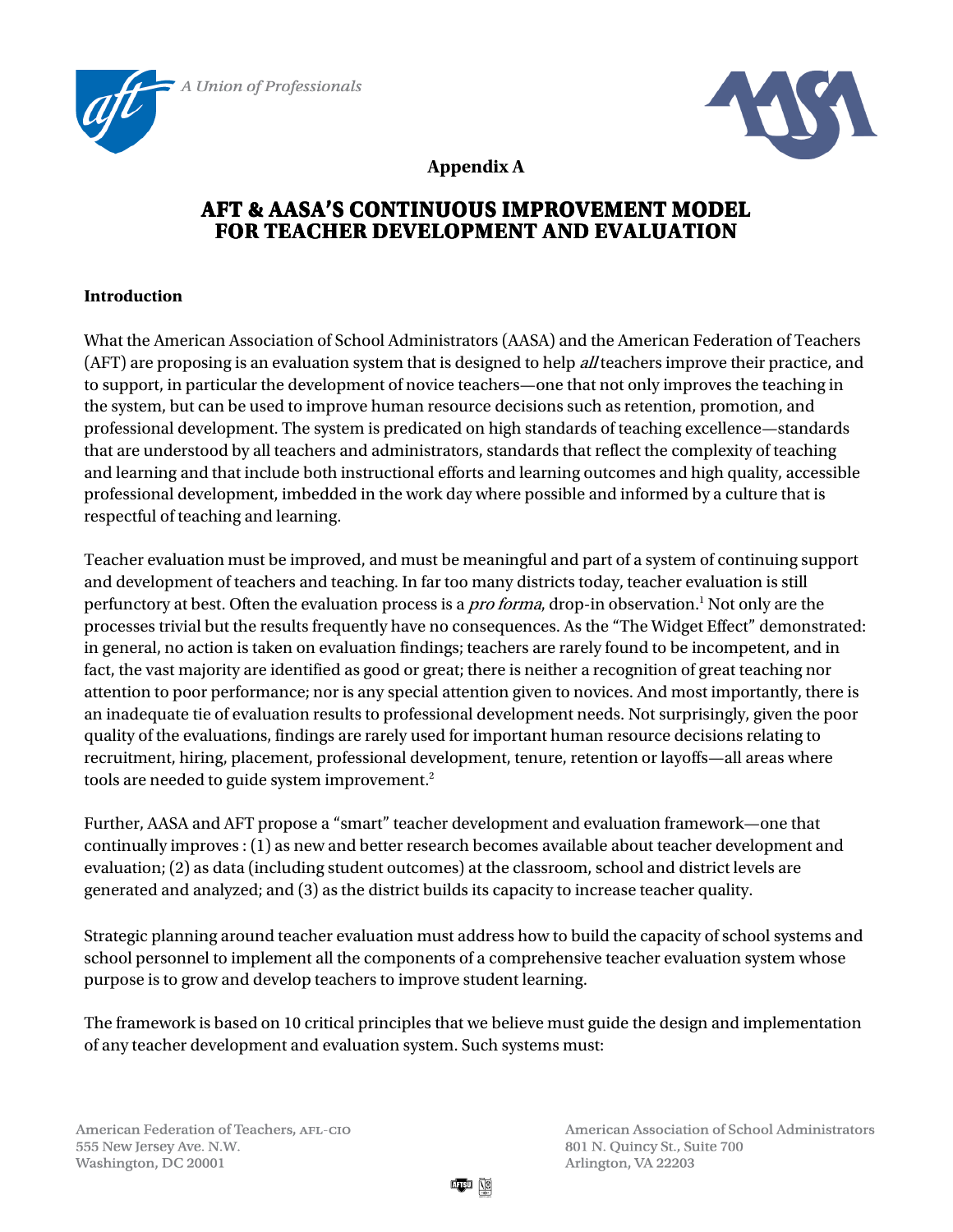- 1. Have as their primary goals strengthening the individual and collective practices of teachers and schools to improve student learning;
- 2. Be developed and implemented collaboratively with teachers, not imposed on them;
- 3. Focus on providing continuous professional development and growth for teachers by addressing the skills, knowledge and needs of teachers depending on where they are on a career continuum (e.g., novice, midcareer, veteran);
- 4. Promote teacher leadership;
- 5. Be both formative and summative;
- 6. Be based on a set of standards of practice that takes into account the complexities of teaching;
- 7. Include evidence of teaching and student learning from multiple sources;
- 8. Address how to build the capacity of districts and schools to implement high-quality teacher development and evaluation systems;
- 9. Consider the context in which teaching and learning takes place; and
- 10. Be subject to continuous updating of instruments and processes as research on practice leading to valued student outcomes becomes available.

It is essential that districts and their unions measure to what extent the evaluation system is being implemented with fidelity, to what extent it meets the purposes for which it was designed, and in what ways the evaluation influences teaching and learning. Collecting data on these questions will allow a district that has adopted a comprehensive teacher development and evaluation system to monitor, adjust and improve the system as necessary.

# **The Organization of the Framework**

The framework is organized into two main sections.

- First, we discuss the purposes of teacher evaluation, and distinguish between evaluation for continuous development and evaluation for decision-making.
- Second, we identify the components of a comprehensive teacher development and evaluation system that supports both continuous improvement and personnel decision-making.

# **PURPOSES OF EVALUATION**

Prior to designing a teacher evaluation system, the most important question to answer is: Why evaluate teachers? The purposes of evaluation drive the design of the system. An effective teacher evaluation can serve multiple purposes. It can be used to:

- 1. Improve the overall quality of the teacher workforce by identifying and building upon individual and collective teacher strengths, and by improving instruction and other teacher practices to improve student learning;
- 2. Identify exemplary teachers who might serve as mentor and/or master teachers;
- 3. Identify ineffective teachers and develop a system of support to remediate their skills; and
- 4. Ensure fair and valid employment decisions, including decisions about rehiring, dismissal, career paths and tenure.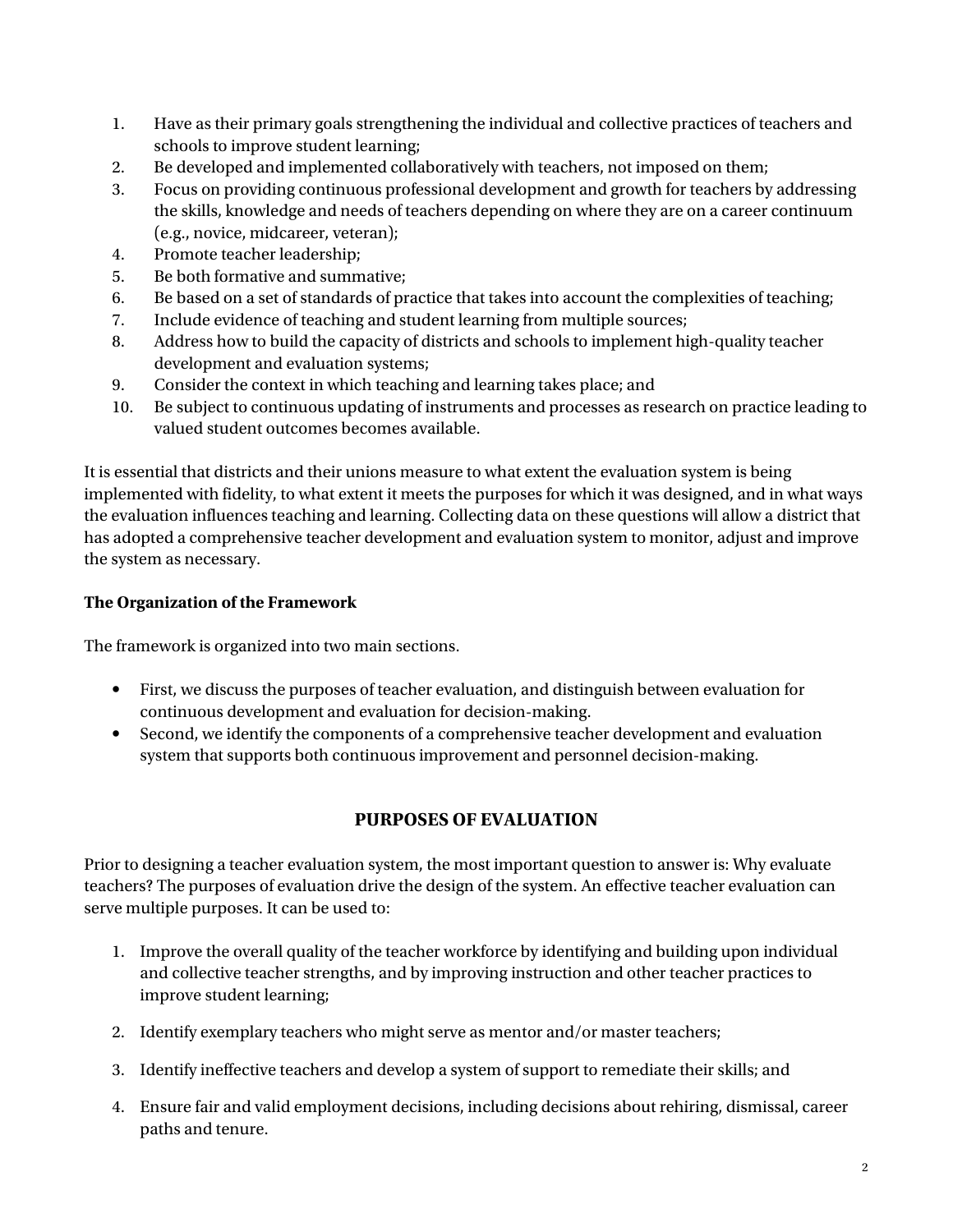To accomplish these multiple purposes, two types of evaluation are necessary: formative and summative evaluation.

- Formative evaluation supports continuous growth and development. It provides teachers with feedback on how to improve their craft to promote student learning. It is a critical component of career professional growth. Data from formative evaluation also can identify specific professional development opportunities for teachers that will facilitate student learning (e.g., instructional techniques that meet the needs of diverse learners, effective classroom management strategies, and use of student assessments).
- Summative evaluation is used to judge whether a standard has been met. It is used for tenure decisions, intensive assistance decisions, dismissal decisions, career path decisions and compensation decisions.

To ensure due process, formative evaluation, with opportunity for improvement, must always precede a summative evaluation.

# **COMPONENTS OF A TEACHER EVALUATION SYSTEM**

There are five components of a comprehensive development and evaluation system that meet the formative and summative purposes of evaluation. As part of this framework, we lay out the standards for each component. Included are professional teaching standards as well as standards for measuring teaching practice (including student learning), implementation, professional contexts, and systems of support.

#### **1. Professional Teaching Standards**

Professional teaching standards advance a common, comprehensive vision of the profession. They communicate a shared understanding about what is important for teachers to know and be able to do to promote student learning and professional growth. Professional teaching standards are key to defining the practices that good teachers use to facilitate student learning. Professional teaching standards should take into account the importance of pedagogical content knowledge. Good teaching requires more than just knowing the required content knowledge. It also requires knowing how to effectively teach subject specific content to students.<sup>3</sup>

Professional teaching standards should be developed by teachers in collaboration with other stakeholders.<sup>4</sup> Teachers not only must be familiar with the standards by which their practice is evaluated, but also must understand how those standards are applied (e.g., what excellent, acceptable and less-than-competent performance on a standard looks like).

Professional teaching standards are essential to the development of high-quality, performance-based assessments (see Box 1 for examples of professional teaching standards). In addition, professional teaching standards can be the centerpiece for professional learning communities, encouraging teachers to reflect on their practice and share that knowledge with their colleagues, thereby fundamentally reshaping the culture of schooling and reducing the isolation of teachers.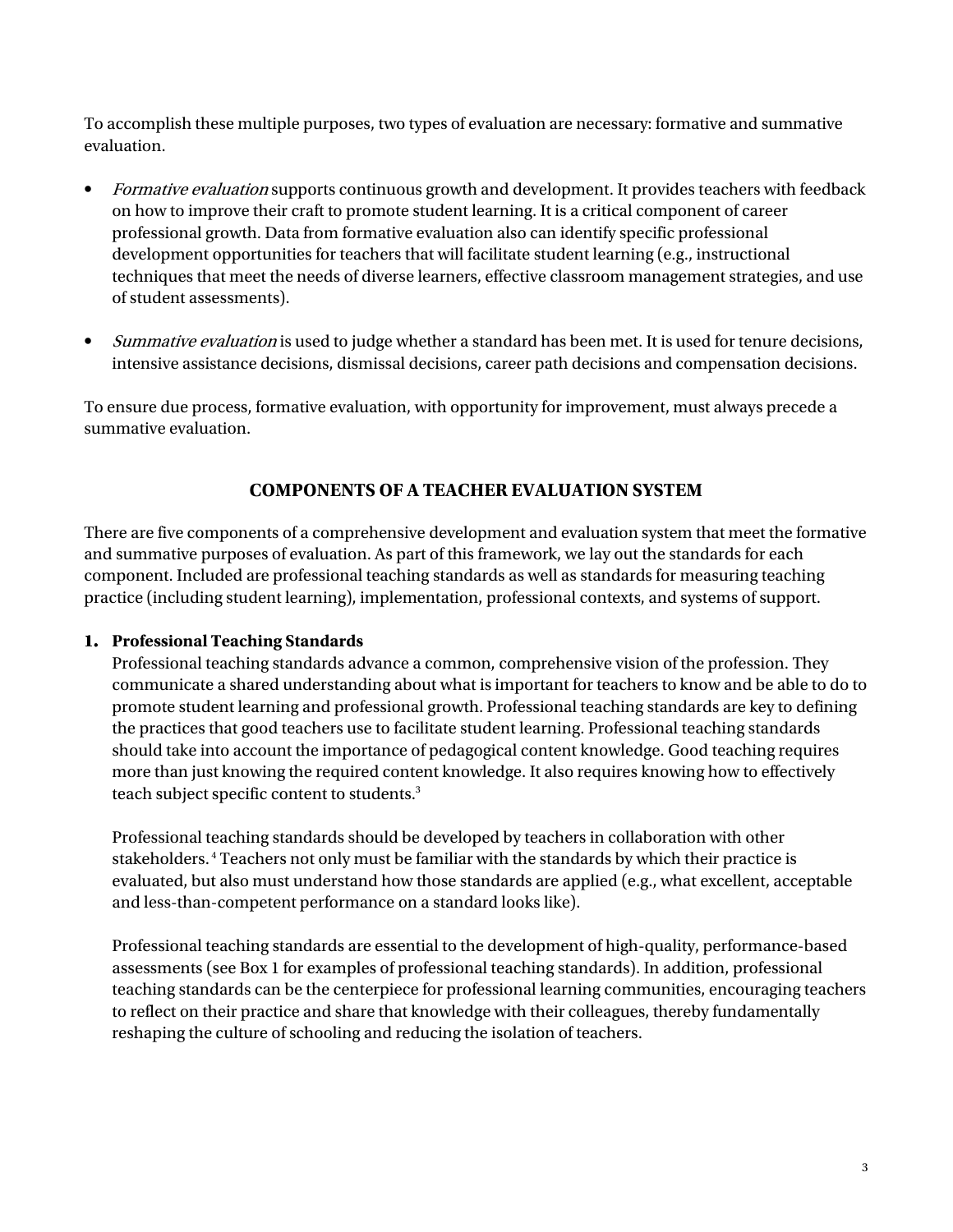Professional teaching standards must:

- Communicate a shared vision of good teaching practice;
- Promote teacher leadership;
- Identify indicators or competencies of teacher performance;
- Address the complexity of teaching<sup>5</sup> and student learning;
- Encourage teachers to be reflective practitioners;
- Attend to the collaborative and reflective nature of teachers' work; and
- Include all classroom teachers across all grades and subjects (e.g., they should reflect differences for various content areas and specialists).

#### Box 1. Examples of Professional Teaching Standards

- Charlotte Danielson's Framework for Teaching
- North Carolina Professional Teaching Standards
- National Board for Professional Teaching Standards

#### 2. **Standards for Assessing Teacher Practice**

An evaluation system focused on improving teaching and learning must include evidence of both good teaching practice and student learning; the system must consider the weight it gives to the evidence of each—teaching practice *and* student learning. For example, an evaluation system that values standardized student test scores more than demonstration of good teaching practice will result in undesirable teaching practices, such as narrowing the curriculum to tested subjects only or excessive test preparation. Conversely, a system that does not focus sufficiently on student learning cannot make crucial connections between teaching and learning.

#### Assessing Teacher Practice

When assessing teacher practice, it is necessary to:

- Use valid and reliable measures;
- Include performance standards that are appropriate for the developmental level of the teacher novice, midcareer and veteran; and
- Incorporate a variety of evaluation techniques to capture the breadth of good teaching and professional practice, including classroom observations, review of lesson plans, self-assessments, teaching artifacts and portfolio assessments.

#### The Role of Student Learning and Other Student Outcomes

Student learning is at the heart of the teaching profession and must be included in any credible teacher evaluation. Several principles should guide the use of student learning in teacher evaluation:

• Student learning should include evidence of growth in knowledge and skills based on multiple measures. Just as no one measure can evaluate teacher performance, no one measure can or should account for student learning. Examples of evidence of student learning are: student written work, performances, group work or presentations scored using a rubric, writing samples, scores on locally designed assessments, student learning objectives (see Box 2) or student "capstone" projects (e.g., graduation, end-of-course, research or thesis paper, portfolios of art work). Teachers should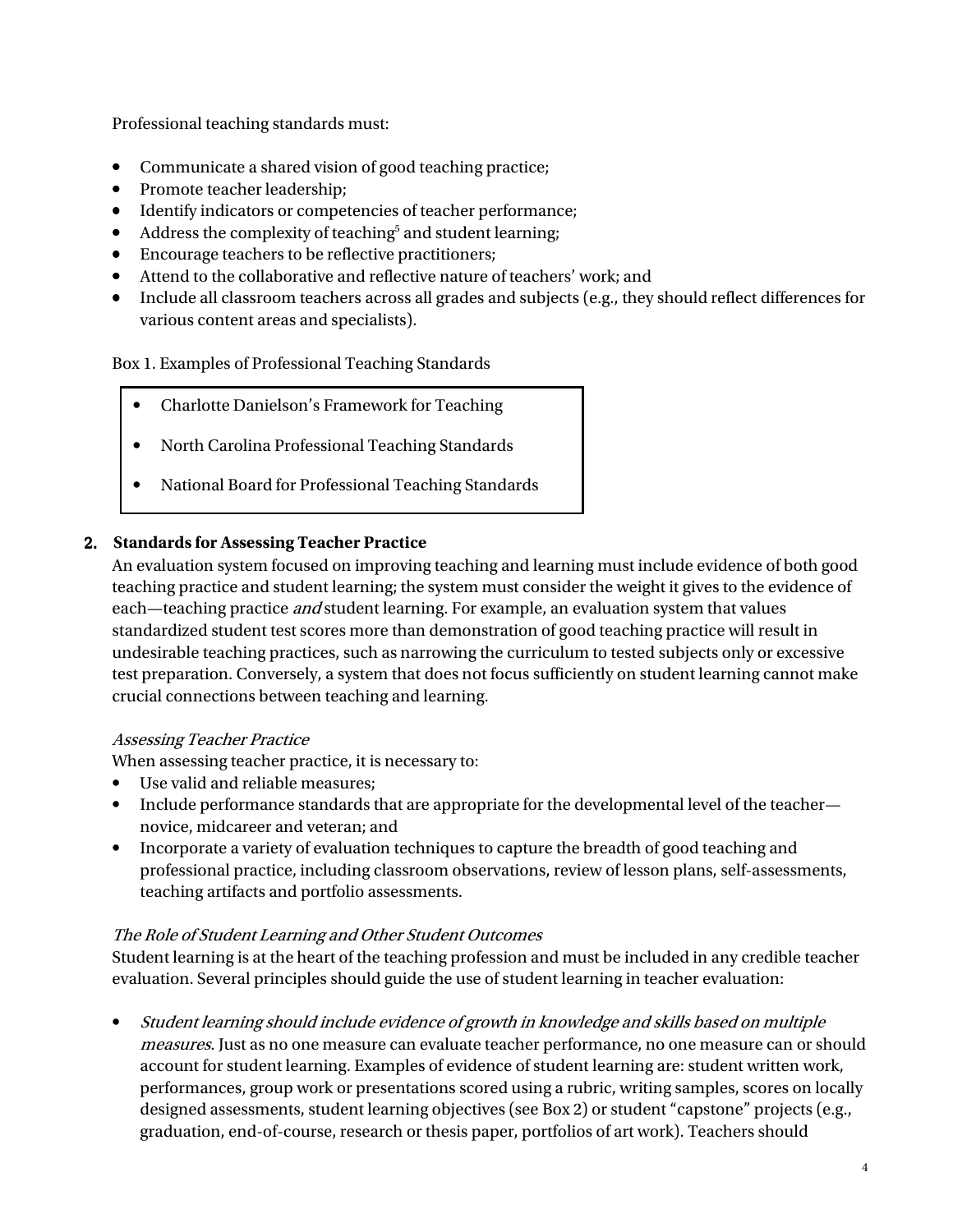document students' progress toward mastery—their breakthroughs along with their struggles with concepts and skills—using both informal and formal tools such as written observations, surveys, rubrics, task charts, self-reflections, teacher-student conferences and individualized education or learning plans. Progress in student learning is an indicator of student success that both teachers and parents value.

- Progress on standardized test scores may be considered as part of an overall evaluation system when the measures are valid and reliable. But progress on standardized test scores must not be the single or predominant measure of student learning.<sup>6</sup> A number of practical and methodological issues exist, including:
	- o Many tests do a poor job of measuring student performance for both high-achieving and low-achieving students because they test a very narrow range of student learning;
	- o Standardized student tests that are currently in use have never been validated to measure teacher effectiveness:<sup>7</sup>
	- $\circ$  Various forms of measurement error are inherent in value added and other measures of growth, and the results must be used with statistical measures of accuracy such as confidence intervals; and
	- $\circ$  Value added is susceptible to error due to the inherent limitations of tests for capturing the complexity and breadth of student learning and the limitations of value-added methodologies.<sup>8</sup>

Further, where value-added models are used to measure growth in standardized test scores, they must use "best practices" in (1) the design of the model, (2) the assessment of its validity and reliability, and (3) the use of the outcomes.

Given these limitations, we recommend that progress on test scores be used only in context with a great deal of other information about teachers. We also recommend that value-added data be interpreted with expert help, used for formative purposes in teacher evaluation, and used to address whole-school accountability issues.

• Other student outcomes, in addition to student achievement, matter. Outcomes such as attendance, persistence and engagement have a relationship to student learning. Further, outcomes demonstrating that students have acquired habits and behaviors which lead to success in school and in life are important. Are students able to interact appropriately with their peers and adults? Can they collaborate? Can they demonstrate empathy for others? These skills are crucial to a thriving democracy and economy and should be considered in any teacher evaluation system.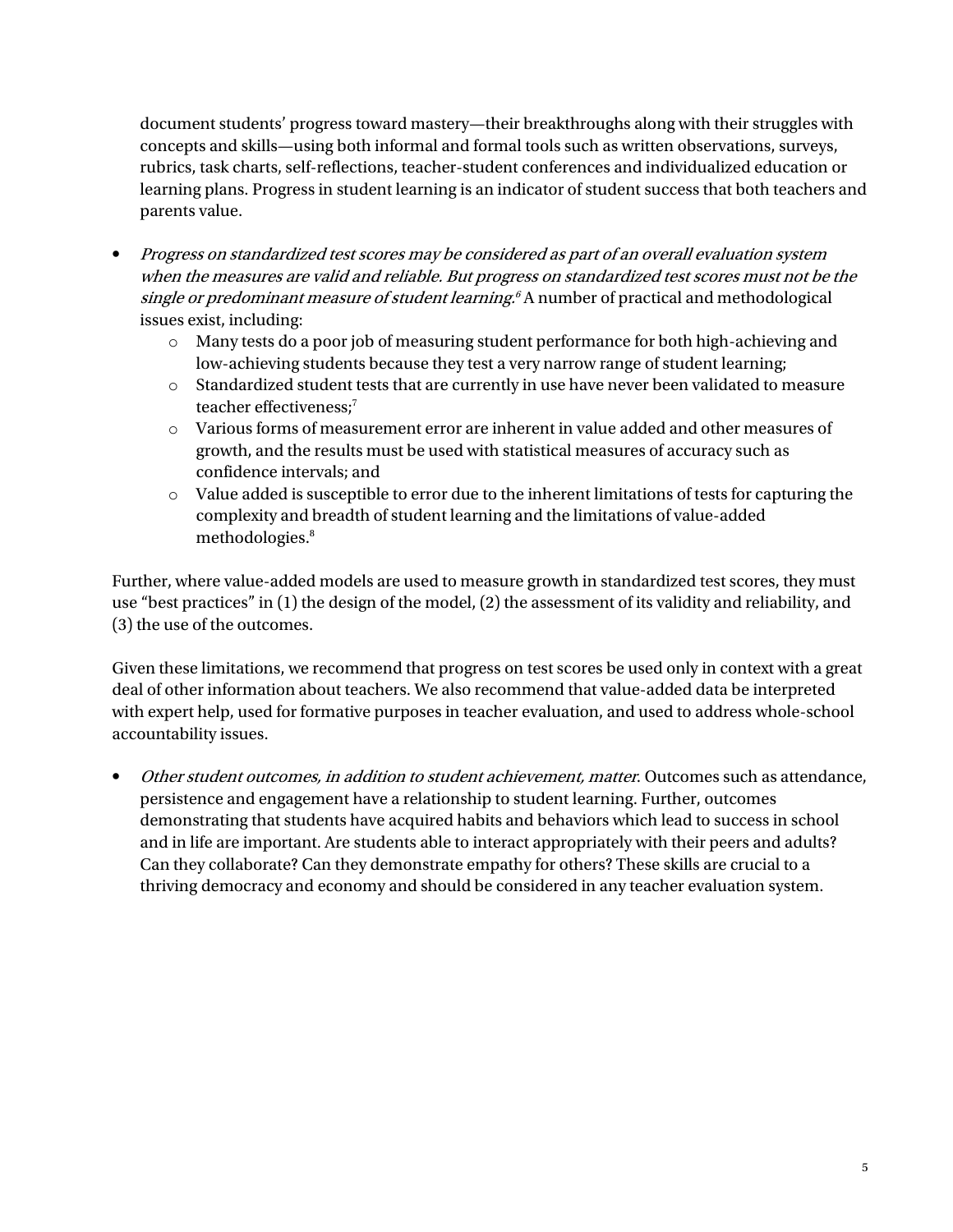#### Box 2. Student Learning Objectives<sup>9</sup>

#### **What Are Student Learning Objectives (SLO)?**

One way to measure student learning is for teachers to create rigorous student learning objectives. Student learning objectives are annual targets for growth that a teacher sets at the beginning of the year and strives to attain by the end of the year (or at the end of a semester if appropriate). They are based on a student needs assessment and aligned to the school's standards and curricula. In addition, SLOs must be (1) based on outcomes (not activities), (2) rigorous, and (3) measurable.

Unlike standardized test scores, student learning objectives can be developed for any teacher in any subject area or grade level. Baseline data can be collected to inform student growth targets. Assessments can be standardized or teacher-developed.

 and supports. Teachers need ongoing, dedicated time to assess and monitor student The successful use of student learning objectives requires that teachers have resources learning. They also need to know how to interpret data in order to adjust instruction and/or curriculum.

#### Putting It All Together

Determining teacher quality requires that the diverse evidence—classroom observations, parent surveys, student test scores, other evidence of student learning, etc.—be assembled into a single system to create a profile of teacher accomplishment. Measurement must consider issues such as weighting, standard setting and overall scoring.

- Weighting: For example, are all evaluation criteria equally important? How much consideration should be given to classroom observation data? To parent and student surveys? To student work samples and/or test data?
- Overall scoring: For example, what is the intent or use of an overall score or rating? Should teachers receive a rating at all? Are scores from various standards of teacher quality averaged? Is there a floor that must be reached for each standard? Can excellence on one measure compensate for weakness on another?
- Standard setting: For example, what does exemplary, good, acceptable and unacceptable/needsimprovement performance on a standard look like?

Ultimately, the evaluation of teacher performance requires clear definitions of what is good enough, what is exceptional, what is unacceptable, etc.

#### **3. Implementation Standards**

Implementation standards should address the important details of evaluation, such as how teachers are involved, who evaluates them, how often evaluation takes place, how the results of the evaluation will be used, and how the results are communicated to teachers. The purposes of evaluation must be considered when answering these questions.

The guidelines below should be followed for effective teacher evaluation: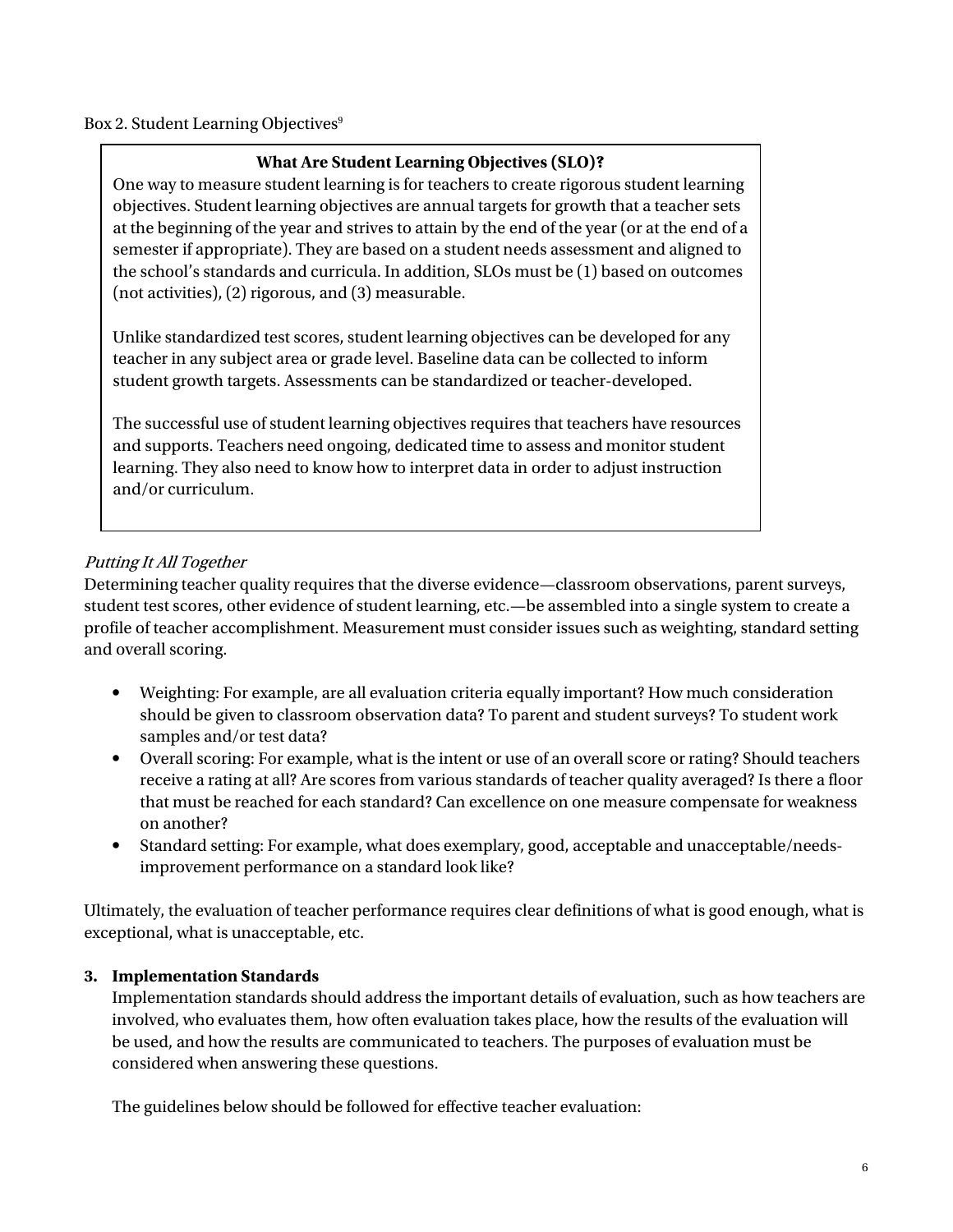- Teachers must know the standards against which they are assessed, and what constitutes excellent, acceptable and less-than-competent performance on these standards.
- $\bullet$  Evaluators can be peers/expert teachers, and/or administrators and self.  $^{10}$
- Formative evaluations must be conducted frequently.<sup>11</sup>
- Evaluators must have formal training and demonstrate ability to assess teaching fairly and accurately.<sup>12</sup>
- Evaluators must be able to interpret the findings of an evaluation in order to assist teachers in designing high-quality differentiated professional development plans.<sup>13</sup>
- A process for data collection and feedback must be developed.
- Standards for student achievement data quality and use must be developed.
- Systematic communication about the evaluation must take place with teachers prior to and after the evaluation process.<sup>14</sup>
- Ongoing professional goals must be collaboratively developed by the teacher and evaluators as part of a formative evaluation process.
- Evaluation data must inform professional development opportunities for teachers.

#### **4. Standards for Professional Contexts**

A positive professional context is essential for good teaching practice, teacher success and satisfaction, and ultimately student learning.<sup>15</sup> Professional context describes a school's teaching and learning conditions. Teachers and students will not thrive in an environment that is not conducive to teaching and learning. These conditions include both physical and structural elements of schools, as well as elements that influence a school's culture and climate. Measures for assessing teaching and learning conditions should consider the following factors: time, facilities and resources, teacher empowerment, leadership, professional growth, and school climate and safety.<sup>16</sup>

- Time refers to the opportunities teachers have to meet the needs of their students, given school schedules, non-instructional duties, paperwork and availability (or inaccessibility) of structured avenues for collaboration with colleagues (such as common planning time, lesson study and professional learning communities).
- **Facilities and resources** refer to teachers' access to the people, materials and tools they need to support their teaching. It also refers to the extent to which their schools are well-maintained and have adequate environmental conditions (such as space, lighting and ventilation).
- **Empowerment** refers to the opportunities for teachers to develop as professionals, be recognized as instructional experts, and meaningfully participate in decisions about school policies, procedures and programs that affect them.
- **Leadership** refers to how administrators and teacher leaders collaboratively shape a shared vision for success, enhance school climate, enforce norms and recognize good teaching.
- **Professional growth** refers to the quality and frequency of teachers' formal opportunities to learn what they need to know and do to be successful with the students they teach.
- **School climate and safety** refer to the quality and character of school life.<sup>17</sup> Do teachers and students in a school feel that they belong? Do they feel safe and supported? Do they know and value one another?

Standards for positive professional contexts that support teaching and learning should be developed collaboratively by a school's staff to reflect the conditions needed to create a supportive teaching and learning environment. A procedure for assessing a school's professional context also must be developed, and data should guide decisions about how to improve a school's teaching and learning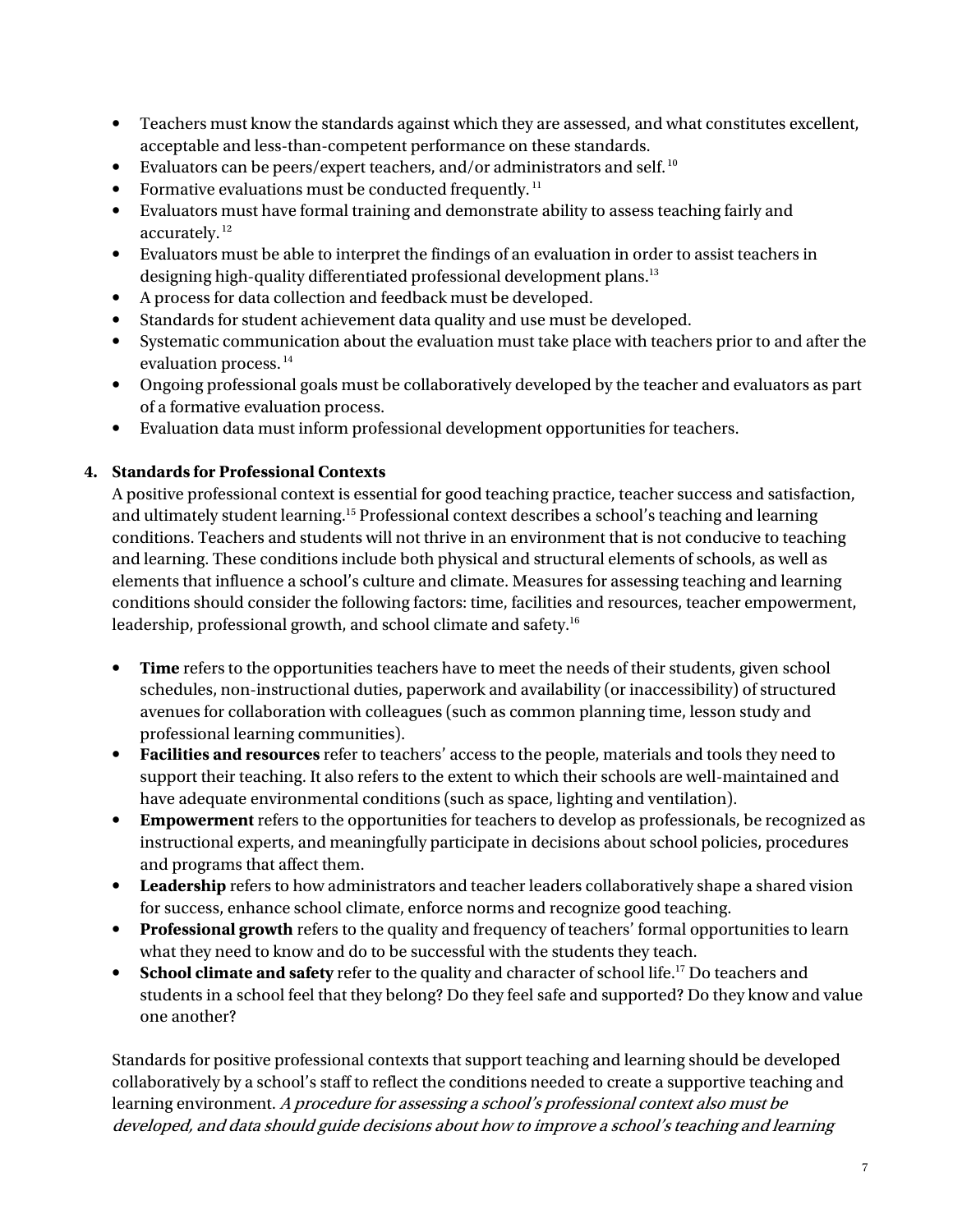conditions. Collectively, all members of the school community—school board members, superintendents, principals, teachers, and other school and district staff—are responsible for ensuring that a school's teaching and learning conditions promote student academic success, and teachers' and students' social and emotional well-being.

#### Box 3. Sample Standards for Professional Contexts<sup>18</sup>

Standards for Working Conditions in North Carolina Schools Twenty-nine standards in five distinct areas—time, empowerment, professional development, leadership, and facilities and resources—serve as guidance for schools to understand positive working conditions. http://www.ncptsc.org/ Ohio School Climate Guidelines Nine guidelines are presented in areas such as engaging in school-community partnerships, conducting regular and thorough assessments toward continuous improvement, providing high-quality professional development for school leaders and staff, and engaging parents. http://www.ode.state.oh.us/GD/Templates/Pages/ODE/ODEPrimary.aspx?p age=2&TopicRelationID=433

#### **5. Standards for Systems of Support**

Systems of support must be available throughout a teacher's career, from initial hiring through advancement, and must include a system whereby teachers identified as not meeting teaching standards are provided sufficient opportunity to improve their teaching. We discuss both systems of support for veteran, novice and struggling teachers below.

#### Support for Veteran Teachers

Teaching is a lifelong learning profession. The key to assuring a high quality teaching force is continuous improvement of all teachers, not just for those deemed to be inadequate in meeting the standards, but all teachers, even those deemed to be the very best. School districts must develop a culture of learning and continuous exploration and growth among faculty and administrators. High quality professional development must be available to all teachers, with particular attention to the priority areas that teachers and administrators identify as goals for their districts.

#### Support for New Teachers and Struggling Teachers

The turn-over rate of new teachers is unacceptably high, and among other reasons, a product of lack of system-wide support and meaningful professional development in their first few years. Research has shown that this turnover rate costs districts cumulatively millions of dollars<sup>19</sup>. Serious mentoring programs that provide opportunities for new teachers to discuss their experiences with expert teachers in their field, to visit expert teacher classrooms and to get help with the specific issues with which they are struggling not only improves teaching and learning but also improves retention of high performing novice teachers.

#### Systems of support must:

• Provide a continuum of teacher support based on (1) a teacher's ability to meet teaching standards and (2) the career stage of the teacher (i.e., novice, midcareer and veteran teachers should receive support that reflects their knowledge and skills);<sup>20</sup>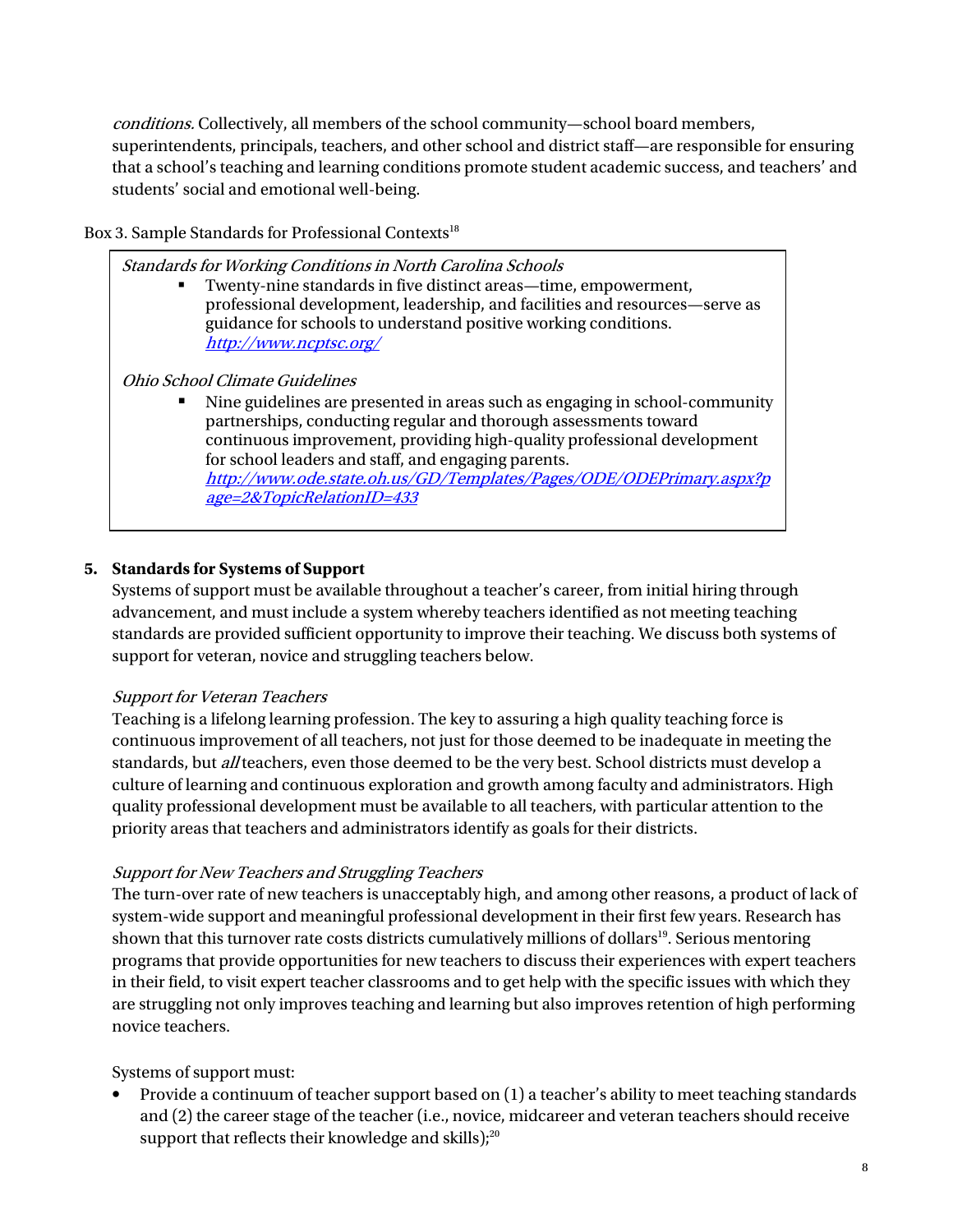- Be aligned with the professional teaching standards;
- Focus on teachers' work with students;
- Use and be informed by teacher evaluation data;
- Be intensive and ongoing; and
- Give teachers a say in improving the system based on regular and timely feedback.

Some examples of systems of support include:

- Ongoing, high-quality and relevant professional development (individual and whole-school) evaluation results should inform professional development opportunities available to teachers;
- Induction:
- Mentoring/consulting;
- Professional learning communities;
- Lesson study; and
- Coaching.

Box 4. Examples of Systems of Support Embedded in Teacher Evaluation Systems

- Cincinnati Public Schools Peer Assistance and Evaluation Program. This program seeks to assist teachers in their first year in the Cincinnati Public Schools (CPS) in refining their teaching skills and orienting them to CPS, including its goals, curriculum and structure. The program also assists experienced teachers who demonstrate instructional deficiencies. Expert peer teachers work with these teachers to improve their instructional skills and bring them to the proficient level of performance as defined by CPS professional teaching standards.
- **Minneapolis Public Schools Professional Development Process.** The professional development continuum for teachers depends on systemic support, beginning with initial training and collaboratively supported practices, evolving into independently and collegially facilitated growth, and continuing throughout the teaching career with ongoing reflection and leadership. The Minneapolis Standards of Effective Instruction apply to all teachers and assist them as they move through the professional development continuum. These standards are expected to be used as a guide toward planning and implementing staff/professional development to support teaching quality and student achievement. They are also an effective tool in coaching, mentoring and teaming as a part of the professional development process.

<sup>1</sup> <sup>1</sup> American Federation of Teachers,(1998) "Survey of State Policies on Teacher Evaluation*," Educational Issues Policy* Brief, AFT: Washington, DC; Weisberg, D., Sexton, S., Mulhern, J. & Keeling, D. The Widget Effect. (2009) The New Teacher Project: NYC, NY.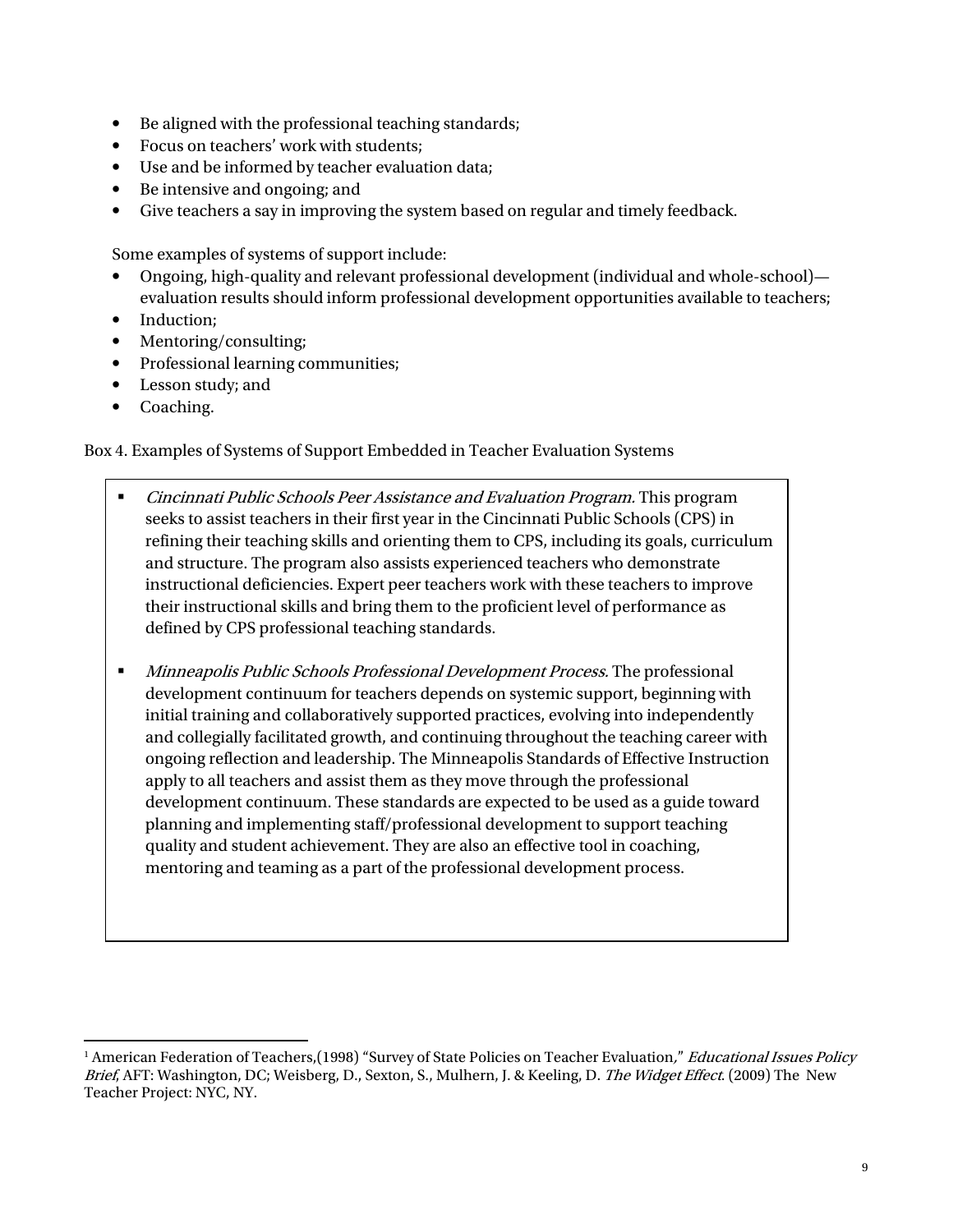<sup>3</sup>Ball, D.L., & Hill, H. C. (2009). Measuring teacher quality in practice. In D. Gitomer (Ed.), *Measurement issues and* assessment for teaching quality (pp. 80-98). Washington, DC: Sage Publications.

<sup>4</sup>Research highlights the importance of including teachers in both the design and implementation of the evaluation system. For a discussion of this, see Joint Committee on Standards for Educational Evaluation (1995). The program evaluation standards (2nd ed.). Thousand Oaks, CA: Sage; and Kyriakides, L., Demetriou, D., & Charalambous, C. (2006). Generating criteria for evaluating teachers through teacher effectiveness research. Educational Research, 48(1), 1-20. doi:10.1080/00131880500498297

<sup>5</sup>Green, T.F. (1971). *The activities of teaching*. New York, NY: McGraw-Hill.; and Pacheco, A. (2009). Mapping the terrain of teacher quality. In D. Gitomer (Ed.), *Measurement issues and assessment for teaching quality* (pp. 160-178). Washington, DC: Sage Publications.

<sup>6</sup>Stein and Matsumura argue that "given its prominence in teacher quality discussions today, it is important to articulate why student scores on achievement tests alone cannot shoulder the burden of the improvement agenda" (p. 199). They offer several reasons for not basing teacher quality judgments solely or predominantly on student scores on achievement tests: "achievement scores are indicators … [and] provide little insight into the mechanics of how to improve instruction.… standardized achievement tests are not designed to test the range of content and skills that students need to learn over the course of an academic year, and standardized achievement tests also tend to focus on lower-level skills" (p. 199). Further, Stein, and Matsumura contend that measuring teacher quality using student standardized test scores does not address all the skills and knowledge needed for teachers to teach and students to learn.

7 According to the AERA, NCME, APA (1999) standards for educational and psychological testing, all assessments should be validated for their intended purposes. For more information see American Educational Research Association, American Psychological Association, and National Council for Measurement in Education (1999). Standards for Educational and Psychological Testing: Washington, D.C.: American Research Association. <sup>8</sup>Research shows us that even the best value-added models provide measures of student learning that vary enormously from year to year, especially for individual teachers (versus whole school), and even more so for teachers in small classes and small schools. Reasons for the annual instability include:

- substantial statistical "noise" in both the pre- and post-test years from small sample size, test measurement error, sampling error, and changes in the classroom and school environment outside the teacher's control;
- tests with inadequate floors and ceilings, thus hiding actual student progress;
- testing periods that include two teachers—but with the results attributed to only one teacher—when tests are administered before the end of the school year;
- non-random assignment of students to teachers;

-

- bad data systems and mismatching of students to teachers; and
- failure in some value-added models to include student background and the fade-out of prior teacher effects. <sup>9</sup>Austin Independent School District. (2009). AISD REACH: Program overview. Retrieved from

http://www.austinisd.org/inside/initiatives/compensation/overview.phtml.

<sup>10</sup>Research shows that teachers are more receptive to and incorporate instruction and advice from those who have significant knowledge of curriculum, instruction and academic content, such as expert teachers. For a discussion of this, see Stiggans, R. J., & Duke, D. L. (1988). The case for commitment to teacher growth: Research on teacher evaluation. Albany, NY: State University of New York Press.; and Wise, A. E., Darling-Hammond, L., McLaughlin, M. W., & Bernstein, H. T. (1984). Case studies for teacher evaluation: A study of effective practices. Santa Monica, CA: RAND Corporation. Retrieved from http://www.rand.org/pubs/notes/2007/N2133.pdf.

 $<sup>11</sup>$ Multiple observations are essential to a fair evaluation process as well as the improvement of practice. Current</sup> research suggests including at least four or five observations in an overall single evaluation. For a discussion of this, see Blunk, M. (2007, April). The QMI: Results from validation and scale-building. Paper presented at the annual meeting of the American Research Association, Chicago, IL.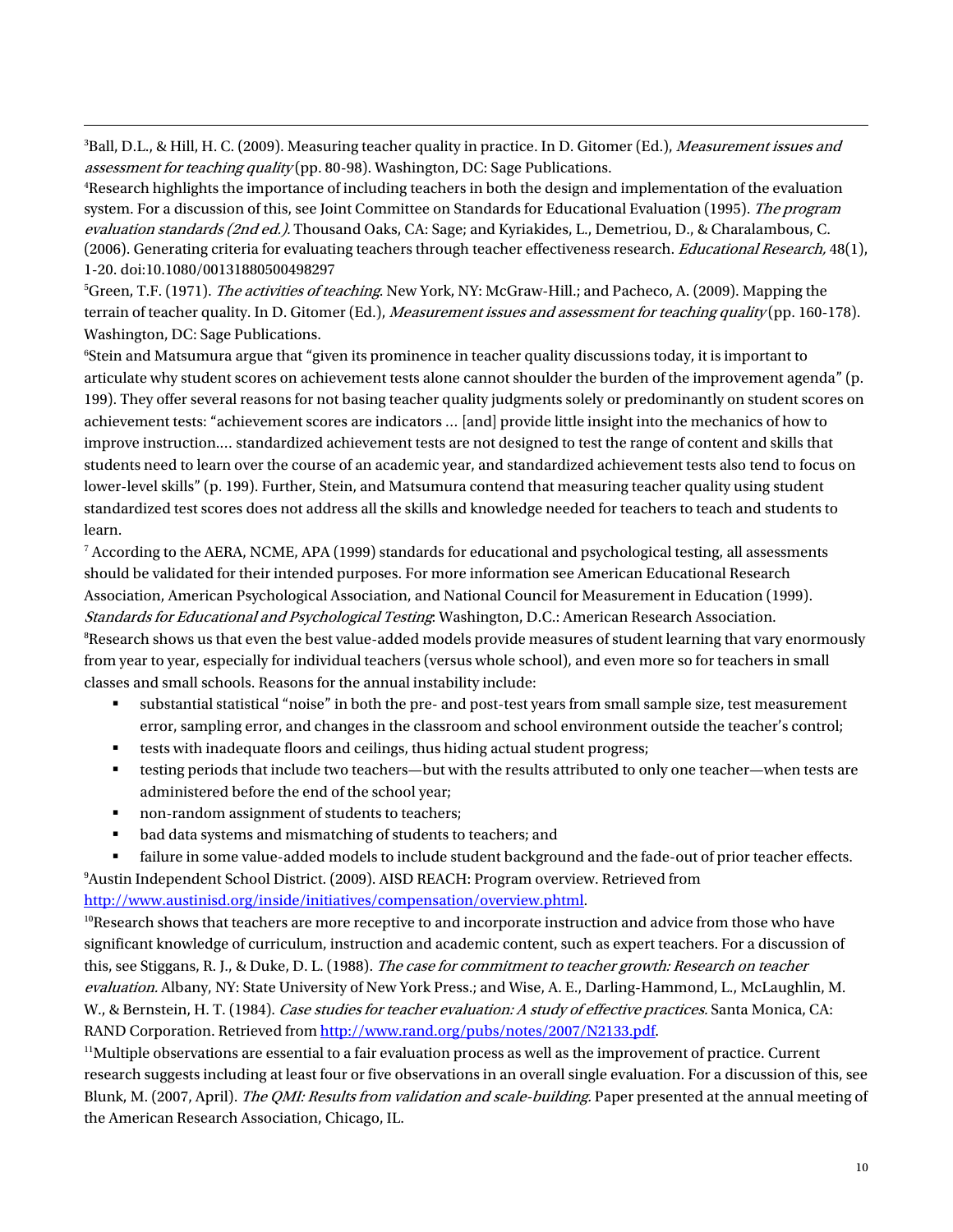<sup>12</sup>Research points to the importance of systematically training classroom observers and evaluators. For a discussion of this, see Joint Committee on Standards for Educational Evaluation. The program evaluation standards (2nd ed.). Thousand Oaks, CA: Sage; and Little, O., Goe, L., & Bell, C. (2009). A practical guide to evaluating teacher effectiveness. Washington, DC: National Comprehensive Center for Teacher Quality. Retrieved from http://www.tqsource.org/publications/practicalGuide.pdf.

 $13$ Stein and Matsumura (2009) maintain that "just as teachers benefit from knowing the variety of ways in which students might arrive at a wrong answer, it would be important for assessors of teachers to be able to spot typical missteps that teachers make" (p. 189).

-

 $<sup>14</sup>$ Communication prior to, during and after the evaluation is essential. For a discussion of this, see Joint Committee on</sup> Standards; Mathers, C., Oliva, M., & Laine, S. (2008). Improving instruction through effective teacher evaluation: Options for states and districts. Washington, DC: National Comprehensive Center for Teacher Quality; and Wise, Darling-Hammond, McLaughlin, & Bernstein (1984).

<sup>15</sup>Various studies have linked teacher working conditions and school climate to increased student academic achievement, including: Bryk, A. S. & Schneider, B. (2002). Trust in schools: A core resource for improvement. New York, NY: Russell Sage Foundation; Hirsch, E. & Emerick, S. (2007). Teacher working conditions and student learning conditions: A report on the 2006 North Carolina Teacher Working Conditions Survey. Hillsborough, NC: Center for Teaching Quality.; Sherbloom, S. A., Marshall, J.C., & Sherbloom, J. C. (2006). The relationship between school climate and math and reading achievement. Journal of Research in Character Education, 4(1&2), 19-31; and Whitlock, J. L. (2006). Youth perception of life in school: Contextual correlates of school connectedness in adolescence. Applied Developmental Science, 10, 13-29.

<sup>16</sup>Adapted from the Center for Teaching Quality and the New Teacher Center's survey work on teaching and learning conditions. See Berry, B., Fuller, E., & Williams, A. (2008). Final report on the Mississippi Project CLEAR Voice teacher working conditions survey. Washington, DC: Center for Teaching Quality; and Hirsch, E., Freitas, C., Church, K., & Villar, A. (2008). Massachusetts Teaching, Learning and Leading Survey: Creating Conditions Where Teachers Stay and Students Thrive. Santa Cruz, CA: New Teacher Center.

<sup>17</sup>Cohen, J., McCabe, E. M., Michelli, N. M., & Pickeral, T. (2009). School climate: Research, policy, practice and teacher education. Teachers College Record, 111(1), 180-213.

 $18$ Hirsch, E. (2008). Identifying professional contexts to support highly effective teachers. Washington, DC: National Comprehensive Center for Teacher Quality.

<sup>19</sup> Alliance for Excellent Education. (2005). Teacher attrition: A costly loss to the nation and to the states. Retrieved April 12, 2011 at http://www.all4ed.org/files/archive/publications/TeacherAttrition.pdf.

 $20$ Stein and Matsumura assert that assessment ought to be educative; in other words, measures of instruction should "provide information about the next step that teachers must take to continue to improve and develop" (p. 189). These measures should "be based on articulation of a developmental trajectory of teacher learning" (p. 189). The authors argue that even though the empirical research base for this needs strengthening, we can "begin to think about ways in which measures could point the way toward what a teacher would have to do to get to the next level ... [and could also be] sensitive to how things can go wrong in practice" (p. 189).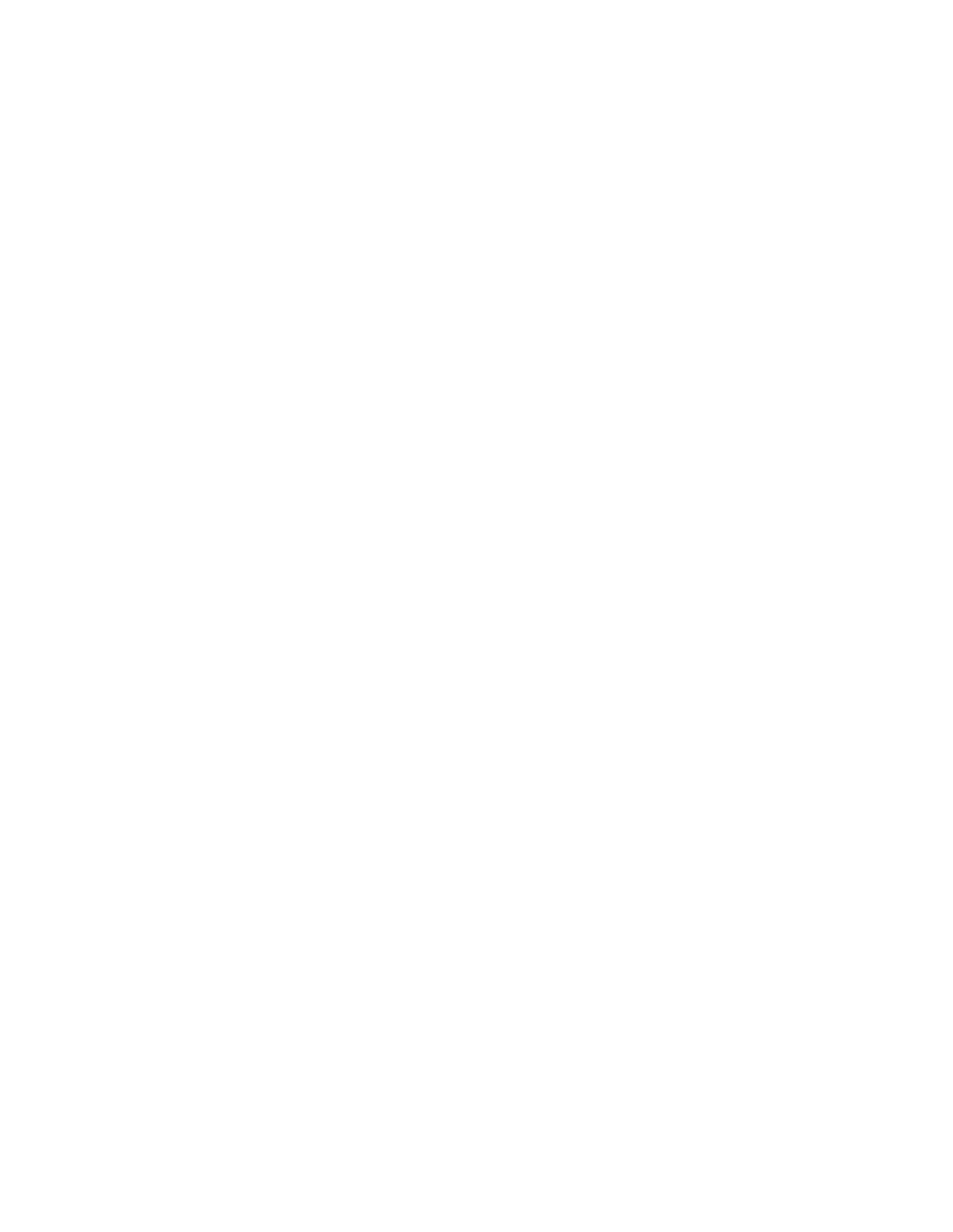Union of Professionals



# Process to Align Teacher Development and Evaluation with Due Process

Alignment of due process and evaluation is designed, first and foremost, to provide teachers whose work is identified as "in need of improvement" the support and resources they need to improve. However, if such a teacher is unable to improve, this system helps ensure that the teacher was afforded due process and would be removed for just cause.

Dismissal for poor performance should not be a long drawn-out process, nor should it be done without assurances of due process protections. We propose a framework that builds due process into the development and evaluation system. It is built on three basic principles:

- 1. The evaluation is conducted by trained evaluators who apply the system with fidelity;
- 2. Teachers whose work is identified as "in need of improvement" get the support they need; and
- 3. The recommendation for dismissal is reviewed by a third party to ensure the process was properly followed.

If, as a result of evaluation, any teacher's work is rated "unsatisfactory," there must be a system that provides immediate and targeted assistance as well as the appropriate resources needed to improve the teacher's performance. Here are the key points that AFT and AASA have identified to ensure due process rights for unsatisfactory performing teachers\*:

## 1. EVALUATION

- a. All teachers and evaluators (including any jointly selected peer experts) have access to high-quality, written information and training on their district's teacher evaluation system prior to implementation, preferably before the start of the school year (see Appendix A). This training is based on the mutually (labor/management) developed standards, measures and protocols that will be used to assess teacher performance.
- b. Any teacher whose work is deemed unsatisfactory must be notified in writing of the specific concerns regarding his or her performance within a few days of the observation. These notifications must be consistent with the procedures prescribed by the evaluation system. Within a few days following notification of unsatisfactory performance, the teacher meets with the evaluator.
- c. An "improvement team" (preferably peer instructional experts) reviews the evaluator's evidence and interviews and/or conducts their own observation

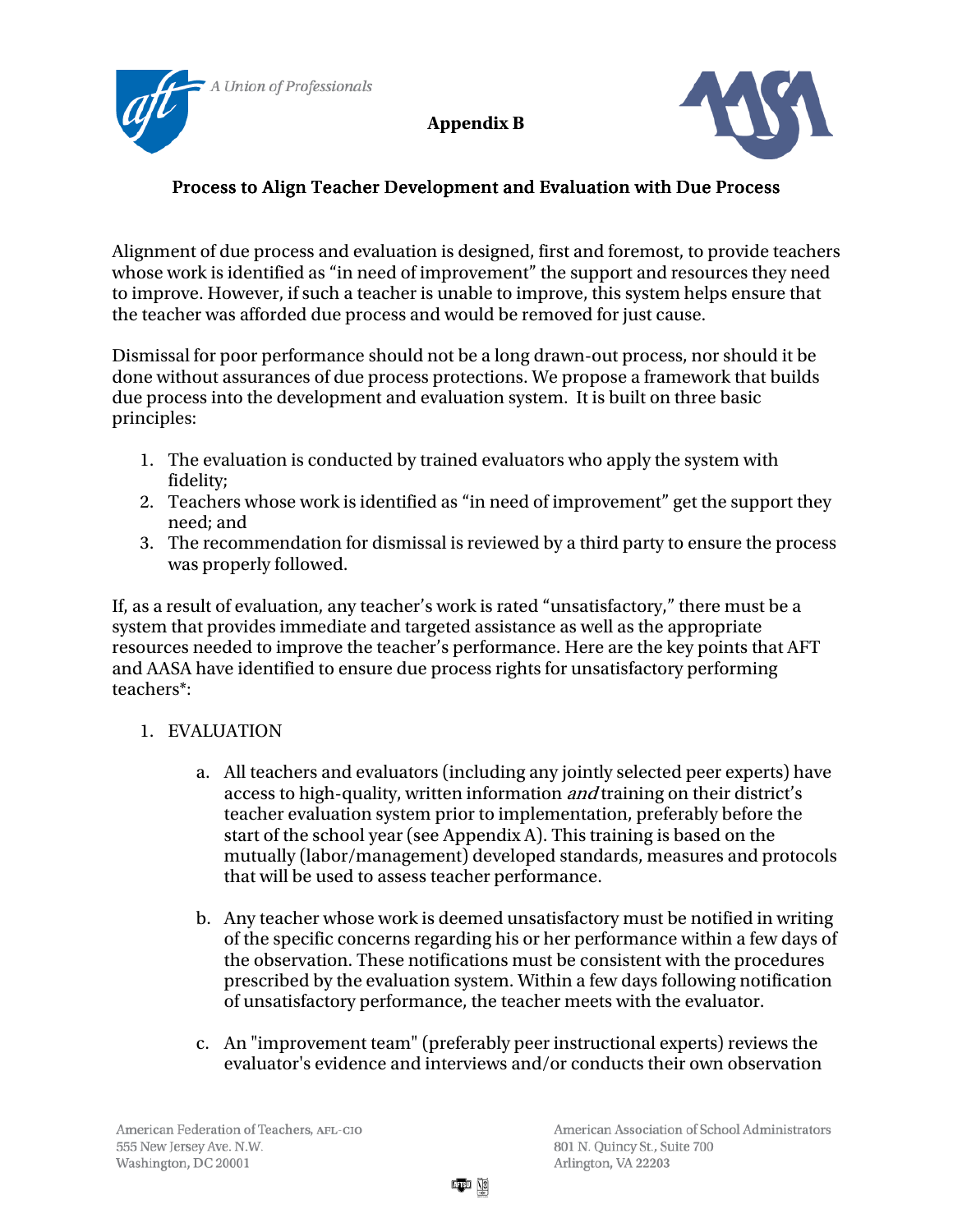of the teacher within a few days to confirm unsatisfactory performance. The team makes recommendations for the teacher's "improvement plan."

- d. Working together and within a week, the teacher, the evaluator, union and peer improvement experts (if applicable) jointly develop an "improvement plan" that addresses the specific concerns in the evaluator's written report. The improvement plan must deal with all areas the evaluator has rated as unsatisfactory. The plan must provide clearly articulated measures of success, necessary timelines and support needed.
- e. All parties should sign off on the plan within two weeks. If the union does not believe the support is sufficient, it should offer suggestions to improve the plan.

### 2. SUPPORT

- a. The support provided must be available throughout the teacher's improvement plan and must include a sufficient opportunity to improve their teaching. Depending on numerous factors, not least of which is the date the improvement plan is implemented, a teacher must be given sufficient time to demonstrate improvement.
- b. During this period, it is the joint responsibility of the district and the union to ensure that the teacher has all the resources and support articulated in the improvement plan and to conduct periodic reviews. However, no improvement plan can continue for more than the equivalent of one school year.
- c. This support must provide a continuum of resources based the teacher's ability to meet teaching standards and the career stage of the teacher. The support should focus on teachers' work with students; be intensive and ongoing, and provide the teacher a say in improving the improvement process based on regular and timely feedback.
- d. Some examples of support may include high-quality and relevant professional development, intensive mentoring by expert teachers, or participation in professional learning communities. Regardless of the form, the support must be ongoing and continuous. It is the joint responsibility of the school district and local union to ensure these resources are provided in accordance with the improvement plan and in a timely manner.
- e. At the end of the improvement period, the administrator makes his recommendation about whether the plan was successful and whether the teacher is performing up to the standard. Where there is a peer process, the peer experts may join the administrator's recommendation or make a separate recommendation. These recommendations are forwarded to the school district within two days for review by a neutral third party.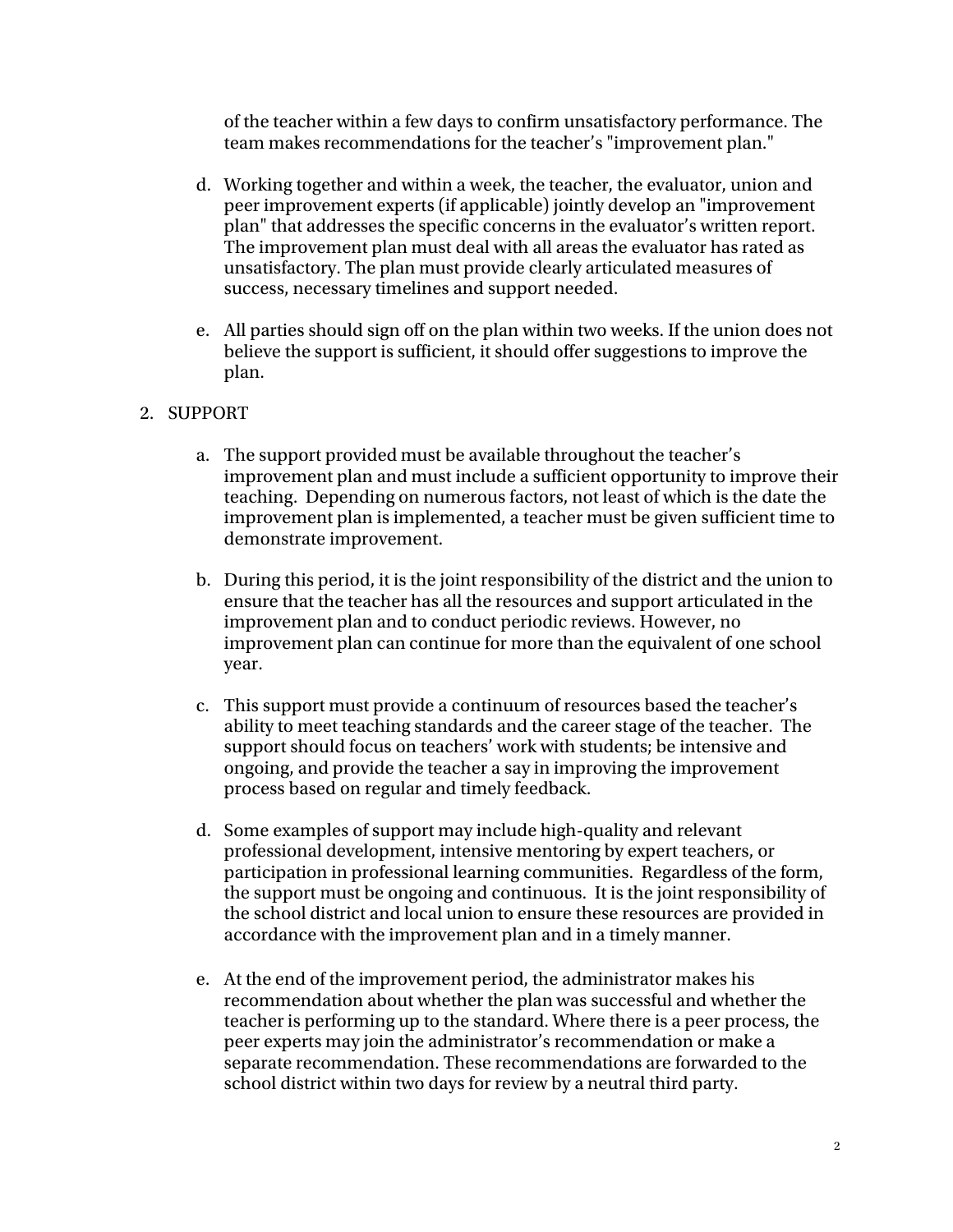### 3. HEARING

- a. The impartial third party (or predetermined committee, such as a joint labor/management board that oversees the entire process) uses the appropriate policies and procedures in reviewing the forwarded recommendations. This party makes sure that the entire evaluation was fair and accurate; that the appropriate support was provided; and that it followed with the system's agreed-upon standards for implementation. Based on all these factors, the third party quickly rules on the recommendations.
- 4. TIMELINE (in school days)
	- a. Notice
		- i. Teacher is notified in writing of concerns regarding performance within a few days of the observation. Day 1.
		- ii. Teacher meets with evaluator. Completed by day 4.
		- iii. Improvement team is created and reviews evaluator's evidence and interviews and/or conducts their own observation of the teacher to confirm unsatisfactory performance. Completed by day 7.
	- b. Support
		- i. Development of an improvement plan. Completed by day 14.
		- ii. All parties sign off on improvement plan. Completed by day 28.
		- iii. Teacher receives support, implements improvement plan. Completed in less than one school year from the date of notification. Completed no later than day 180.
		- iv. Administrator forwards recommendations to school district for review by third party. Completed by day 181.
	- c. Hearing
		- i. Third party reviews recommendations, and rules on the recommendations. Completed by day 220.

\*The specific details of any development and evaluation must be negotiated through either collective bargaining or the appropriate consultation procedures.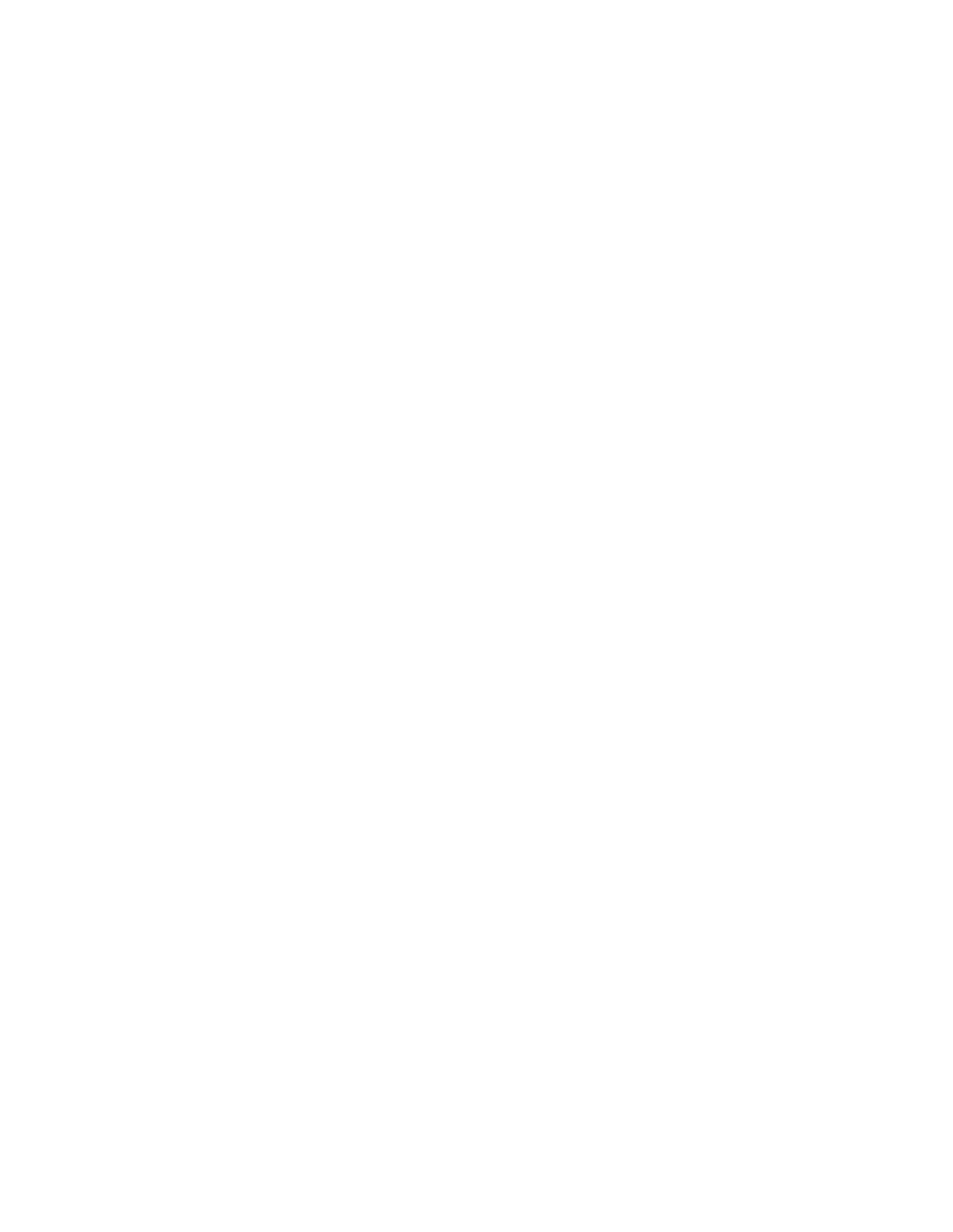



# Procedure for Teacher Misconduct

- 1) Substantive Criteria. It is essential to formulate objective criteria that trigger the process. These criteria must be specific to limit the potential for disciplinary procedures resulting from vague and subjective allegations. This process would only be triggered by the specific objective criteria, consistent with state legislation, set forth below that are designed to provide more specific notice to the teacher, thereby limiting arguments that the allegations are so vague that more time is needed for discovery or clarification.
	- i) Conviction of a felony or other crime involving moral turpitude.
	- ii) Indictment or information charging a felony or other crime involving moral turpitude.
	- iii) Improper use of physical force against students including excessive student discipline.
	- iv) Inappropriate physical contact with students.
	- v) Sexual abuse or harassment of any individual regardless of the form of communication utilized (e.g., texting, emailing, internet networking, and other forms of electronic communication).
	- vi) Continued and repeated violation of or refusal to obey duly adopted state, local and school district rules and regulations.
	- vii) Racial, gender, religious and other forms of discrimination.
	- viii) Alcohol or drug abuse which makes the teacher unfit to instruct or associate with children.
	- ix) Health violations that make the teacher unfit to instruct or associate with children.
- 2) Procedural Due Process. The following procedures are designed to make the process both fair and efficient.
	- a) Filing a Complaint:
		- i) Authority to File a Formal Complaint. Teachers, students, parents, and other interested parties make an allegation that is brought to the attention of the building principal. The principal determines whether to file a Complaint with the superintendent.
		- ii) Notice. On the date the Complaint is filed with the superintendent, the teacher will be sent notice of the filing of the Complaint by certified or registered mail, return receipt requested or by personal delivery to the teacher. Unless the teacher requests that the local union not be notified, the local union shall be notified of the filing of the Complaint by certified or registered mail within three days of the filing of the Complaint. If the teacher requests that the local union not

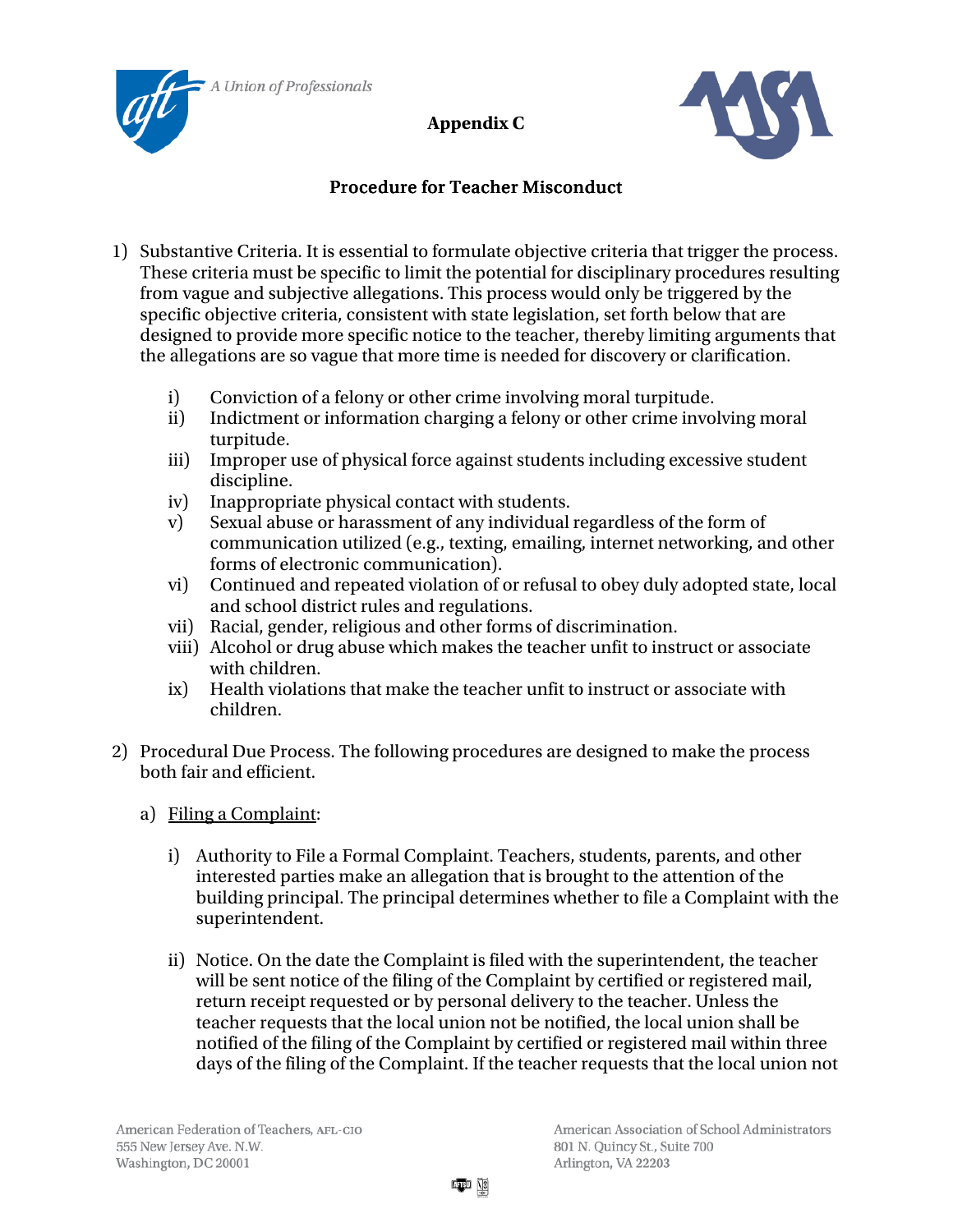receive notification of the Complaint, the local union will not implement representation.

- iii) Limitations Period. If allegations of teacher wrongdoing are raised for the first time more than one year after the teacher conduct in question, the allegations will be considered untimely and a Complaint will not be filed. However, a Complaint may be filed more than one year, but less than three years, after the conduct in question if the complainant can demonstrate good cause for the delay in making the allegations in question. A Complaint alleging a felony or other crimes involving moral turpitude may be filed at any time.
- iv) Specifics of the Complaint. A Complaint must include sufficient allegations and facts regarding the alleged wrongdoing to provide adequate notice to the teacher regarding both the allegations and the alleged facts supporting the allegations. The Complaint must include(taking into consideration the appropriate state shield laws):
	- (1) The specific criteria that trigger the process.
	- (2) The facts that establish the criteria, including the name of the complainant, the dates the conduct occurred, the dates the allegations were made, and sufficient information to establish the wrongful conduct.
	- (3) A summary of the evidence supporting the facts including names of witnesses or reference to documents establishing facts.
- v) Request for Particularity. If the Complaint is not sufficiently particular, as required by B.1.d., the teacher may request that the Complaint be supplemented with additional facts. Particularity early in the process is critical to give the teacher (and the local union) sufficient information to formulate (and advise in the formulation of) an early response and resolution of the Complaint. The teacher should request that the Complaint be supplemented with additional facts no later than five days after the filing of the Complaint and the superintendent should provide such additional facts no later than three days after receipt of the Request for Particularly. These deadlines are designed to ensure that the teacher and the local union have sufficient information to engage in a meaningful exchange during the preliminary process (see B.2. below). If additional facts sufficient to support the Claim are not provided in accordance with the above time requirements, the Claim should be dismissed.
- vi) Confidentiality. No document or information relating to the process, including but not limited to the Complaint and supporting documentation, shall be disclosed to any person or entity (unless the person or entity has a need to know for purposes of administering the process) until five days after the information required to be disclosed has been exchanged pursuant to the discovery requirements of 2(d) below.
- b) Preliminary Process: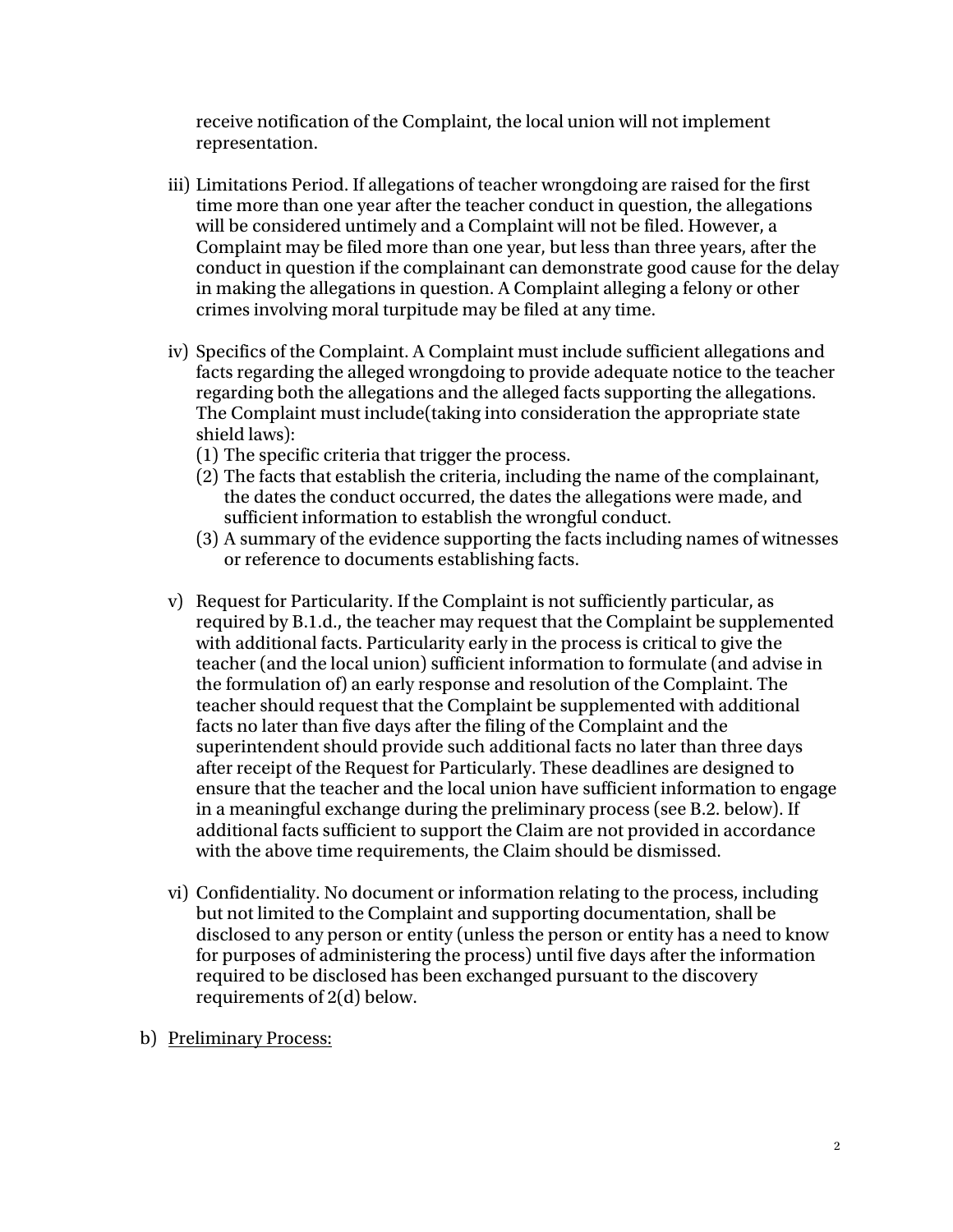- i) The preliminary process should include both an initial screening process to quickly resolve meritless complaints without the necessity of a full-blown hearing and an early review procedure to resolve meritorious Complaints informally, again, without the necessity of a full-blown hearing. The preliminary process is a critical stage where most Complaints will be resolved either through dismissal of the Complaint or informal resolution in cases of merit.
	- (1) The Screening Process. The screening process should be concluded within 14 days to ensure that the teacher is not subject to the stigma of a meritless claim that can and should be quickly dismissed.
	- (2) Resolution without Formal Hearing. The first 20 days after the filing of a Complaint should be used to resolve meritorious claims informally without the necessity of a full-blown hearing. It is essential that during this period the teacher and the local union are provided sufficient information to aid in the resolution of the Complaint. (See B.1.e. above regarding the specificity of the Complaint and the teacher's right to request and receive adequate particularity in a timely manner.)
- c) Triggering a Hearing:
	- i) If the Complaint is not resolved informally within 30 days, a formal hearing should be scheduled leading to a series of important due-process issues:
		- (1) The Right to Representation. The teacher is entitled to be represented. When a union is the exclusive representative, the right to be represented, including costs associated with such representation, shall be determined by the local union consistent with its procedures for providing such representation. If the allegations against the teacher are ultimately dismissed, the school district should reimburse the union/teacher for expenses and fees for representation.
		- (2) The Presiding Officer.
			- (a) Selection. For purposes of credibility and skill in presiding at the disciplinary hearing, it is important that a national training program be implemented by the Program Administrator who will select and train a national panel of regionally-based Hearing Examiners. These Hearing Examiners would then be made available to preside over local disciplinary hearings. The School District/Complainant and the teacher would agree to choose a Hearing Examiner from the regional list of panelists. If they were unable to agree to a Hearing Examiner, they could, by consent, choose an alternate. Finally, if they were unable to agree on a designated Hearing Examiner, the Hearing Examiner would be chosen by the Program Administrator. A Hearing Examiner must be selected within seven days after a formal hearing is scheduled.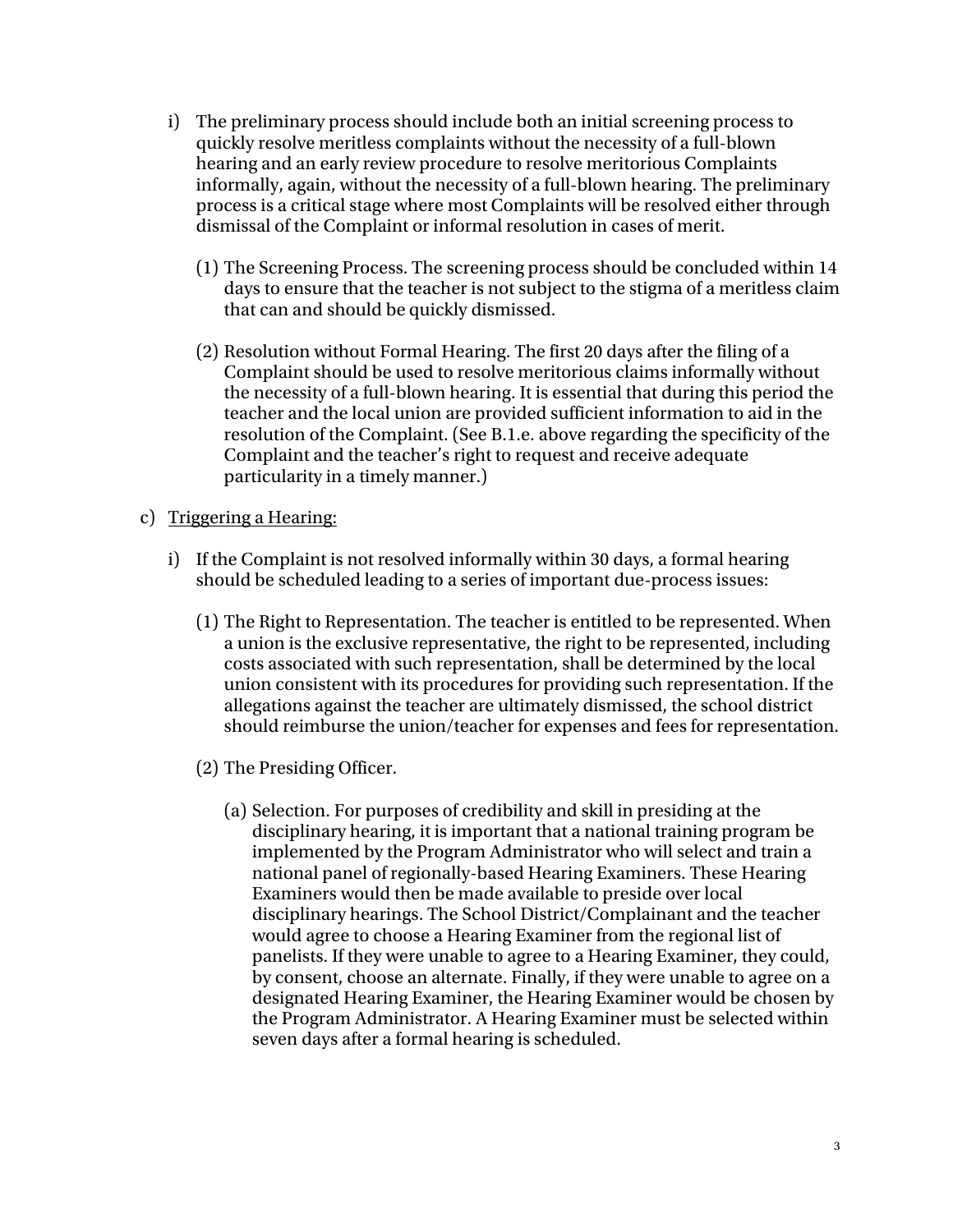- (b) Payment. The Hearing Examiner would be compensated by the School District.
- (c) Training. The Hearing Examiners must have instant credibility so that the perception of fairness is unquestioned. The Program Administrator would ensure that the Hearing Examiners are adequately trained in understanding issues of due-process and efficiency central to the Program.
- d) Prehearing Discovery and Exchange of Information:
	- i) Before the hearing commences, a pre-hearing exchange of information is required. This exchange must occur within 60 days of the filing of the Complaint. This information should include all evidence, documents, or information relating to the Complaint, including but not limited to the personnel file, a list of witnesses, documents/evidence that will be presented at the hearing, and any exculpatory material. Neither the teacher nor other witnesses should be subject to examination prior to the hearing.
- e) Questions of Proof:
	- i) The School District/Complainant must clearly establish proof of the allegations in the Complaint.
		- (1) Burden of proof. The School District/ Complainant would have the burden of proof.
		- (2) Standard of proof. The standard of proof would be a preponderance of the evidence.
		- (3) Shifting of burden. The burden of proof would remain with the School District/Complainant throughout the process.

# f) Time:

- i) The period of time allowed from the filing of a Complaint until completion of the hearing is critical in order to avoid excessive delay in resolving cases. The total time allotted from the filing of the Complaint until issuance of a written decision under the proposed schedule should be 100 calendar days. The Hearing Examiner would not be able to extend the deadlines set forth below. The Hearing Examiner would have the authority to order monetary penalties if either the School District or the teacher fail to comply with the deadlines set forth below.
	- (1) Complaint filed and teacher receives Notice. Day 1.
	- (2) Local union receives Notice. Completed by day 3.
	- (3) Teacher Request for Particularity. Completed by day 5.
	- (4) Response to Request for Particularity due within three days after teacher's Request for Particularity. Completed by day 8.
	- (5) Screening Process. Completed by day 14.
	- (6) Period to attempt informal resolution. Completed by day 20.
	- (7) Scheduling of Formal Hearing. Completed by day 30.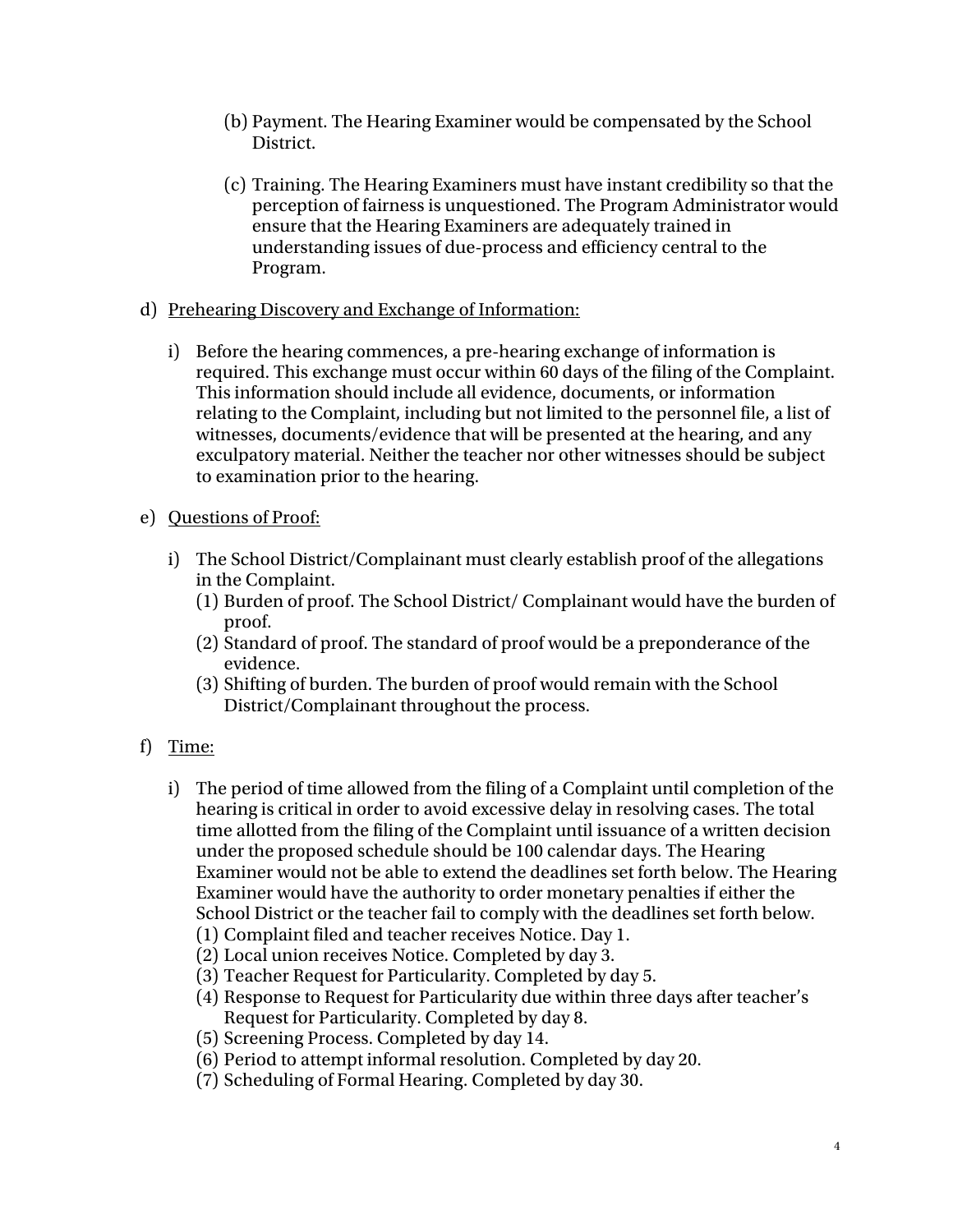- (8) Period for appointment of a Hearing Officer. Completed by day 37.
- (9) Prehearing discovery and exchange of information. Completed by day 60.
- (10) Period of confidentiality ends five days after completion of discovery completed by day 65.
- (11) Period to schedule and complete the formal hearing. Completed by day 90.
- (12) Period for the Hearing Examiner to issue a written decision. Completed by day 100.
- g) Teacher Status:
	- i) Continuation of pay. It is important for purposes of ensuring a fair resolution process that the teacher continues to receive pay during resolution of the dispute either through informal resolution or a formal hearing and decision, except in cases where formal charges of a felony or other crime involving moral turpitude are filed.
	- ii) Suspension.
		- (1) Immediate suspension without pay where indictment or information charging a felony or other crime involving moral turpitude is filed.
		- (2) As to all other charges, there would be no suspension. The teacher may be removed from the classroom at the discretion of the superintendent. If a teacher is removed from the classroom, the teacher will be provided with and expected to engage in meaningful work. Pay continues during resolution of the dispute either through informal resolution or a formal hearing and decision.
- h) Hearing Procedures:
	- i) The role of the Hearing Examiner is vital to ensure a fair hearing, to promote efficiency, and to prevent the hearing from evolving into a full-blown trial with lawyers assuming control of the process.
		- (1) Place of Hearing. The place and time of the hearing should be at a venue in the School District.
		- (2) Transcript. A recording of the hearing would be made and not transcribed, unless a party requests the transcription. The party requesting a transcript would bear the costs of transcription.
		- (3) Rules of Evidence. The formal rules of evidence should not apply. However, hearsay would not be admissible unless the Hearing Examiner, in his or her discretion, specifically determined that the hearsay evidence is reliable and trustworthy. This rule is necessary to assure the credibility and fairness of the hearing, and in order to avoid serious damage to the teacher's reputation due to innuendo, gossip, or character assassination. The probative value of the hearsay evidence – or any other admissible evidence – must outweigh the danger of unfair prejudice.
		- (4) Witnesses.
			- (a) The parties should have the right to call witnesses to testify under oath.